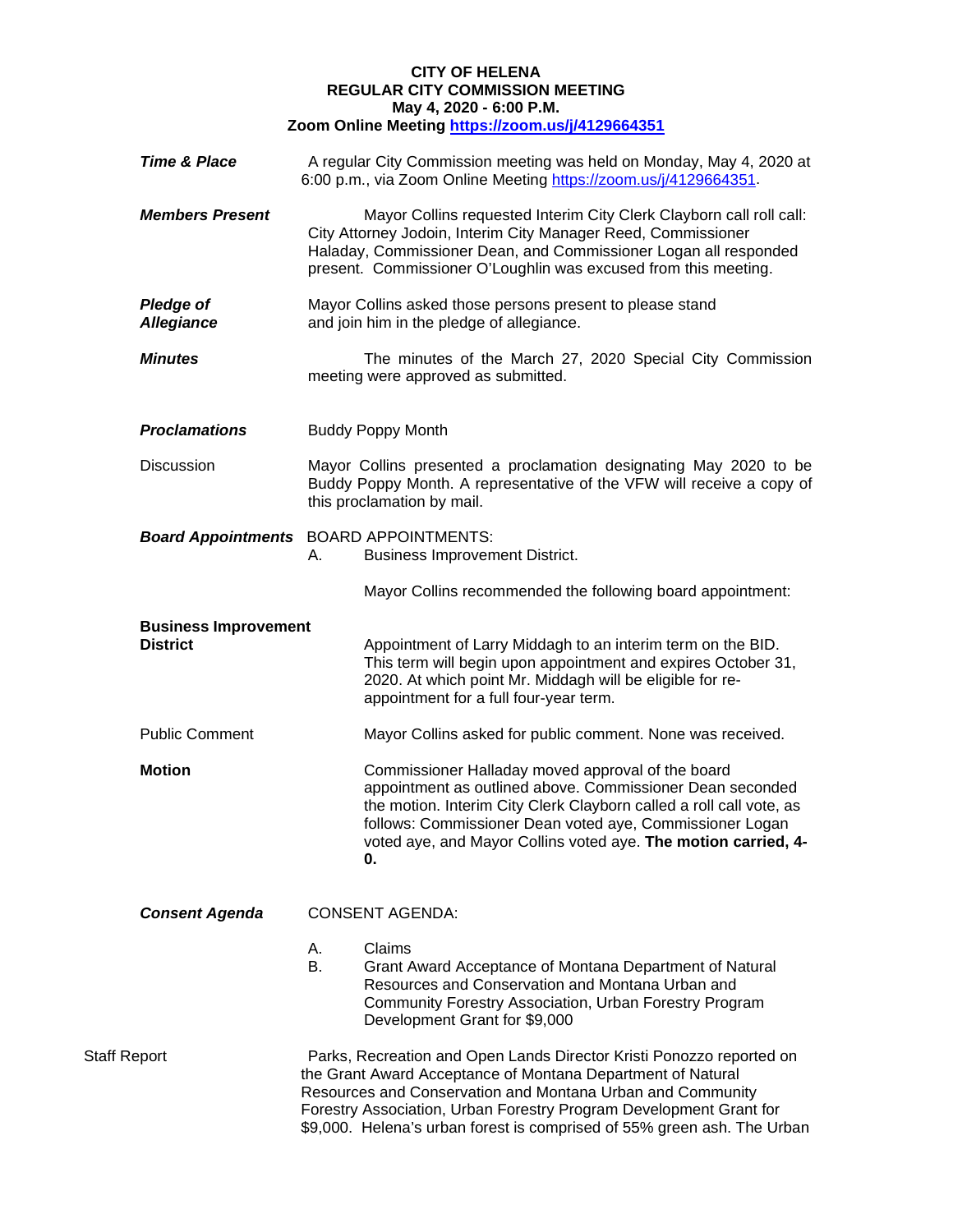Forestry program operates on a cyclical pruning cycle averaging 8-9 years with a target cycle of 5 years as per the City's Urban Forestry Management Plan. Currently trees along our pruning route are evaluated for declining health and excessive risk. Trees marked for removal are removed by the pruning crew as they are encountered along the route. The City is removing more green ash in preparation for the invasive emerald ash borer and these removals are by far the most time consuming and expensive part of the City's program.

The City is proposing to hire a private contractor to perform the scheduled green ash removals for the next phase of the pruning route using grant monies from the Urban Forestry Program Development Grant Program for \$9,000. The removals would be performed with a remote-controlled articulated telescoping boom with a grapple saw. The City plans on hiring a contractor for 4 days with a target of 5-8 trees per day for a total goal of 20-30 trees. The cost breakdown would be \$320-\$480 per tree compared with the City's in-house average of around \$1000. Stumps will be ground and sites will be replanted by Helena Urban Forestry staff. Any open planting sites along these routes will be considered for planting as well. The goal is to plant 50 trees. Properties that are adjacent to a removal site or planting site will receive a care agreement. If they agree to water the tree the site will be added to the planting list. City staff understands this project does not end at the project deadline and plans on monitoring new plantings for 3 years during the establishment period. The Urban Forestry Program successfully completed a previous grant cycle for this same work and grant monies.

Acceptance of the grant will allow the city to move forward with goals set in the Helena Urban Forestry Management Plan, including reducing the percentage of Green Ash Trees in the urban forest resulting in an overall healthier urban forest.

Director Ponozzo recommended a motion to accept the Montana Department of Natural Resources and Conservation and Montana Urban and Community Forestry Association, Urban Forestry Program Development Grant, in the amount of \$9,000.

CHANCE REVISION OF A PORTION OF THE ORIGINAL

| Discussion |    | Interim City Clerk Clayborn noted that item A on the Consent<br>Agenda, Claims, still needed to be discussed with Interim City Manager<br>Reed. Mayor Collins moved to table the vote on item B. Commissioner<br>Haladay asked if Mayor Collins moved to approve the entire consent<br>agenda or individual items. Mayor Collins clarified that he was moving to<br>approve individual items. |  |
|------------|----|-----------------------------------------------------------------------------------------------------------------------------------------------------------------------------------------------------------------------------------------------------------------------------------------------------------------------------------------------------------------------------------------------|--|
| Motion     |    | <b>Commissioner Haladay moved to approve consent agenda</b><br><b>item B.</b> Commissioner Dean seconded the motion. Interim City Clerk<br>Clayborn called a roll call vote, as follows: Commissioner Haladay voted<br>aye, Commissioner Dean voted aye, Commissioner Logan voted aye<br>and Mayor Collins voted aye. The motion carried, 4-0.                                                |  |
|            | C. | GRANTING SERENDIPITY, LP, AN EASEMENT ACROSS THE<br>CLOSED EDWARDS STREET AND ALLEY THAT BORDERS<br>LOT 82 OF THE SECOND SUBDIVISION OF THE LAST                                                                                                                                                                                                                                              |  |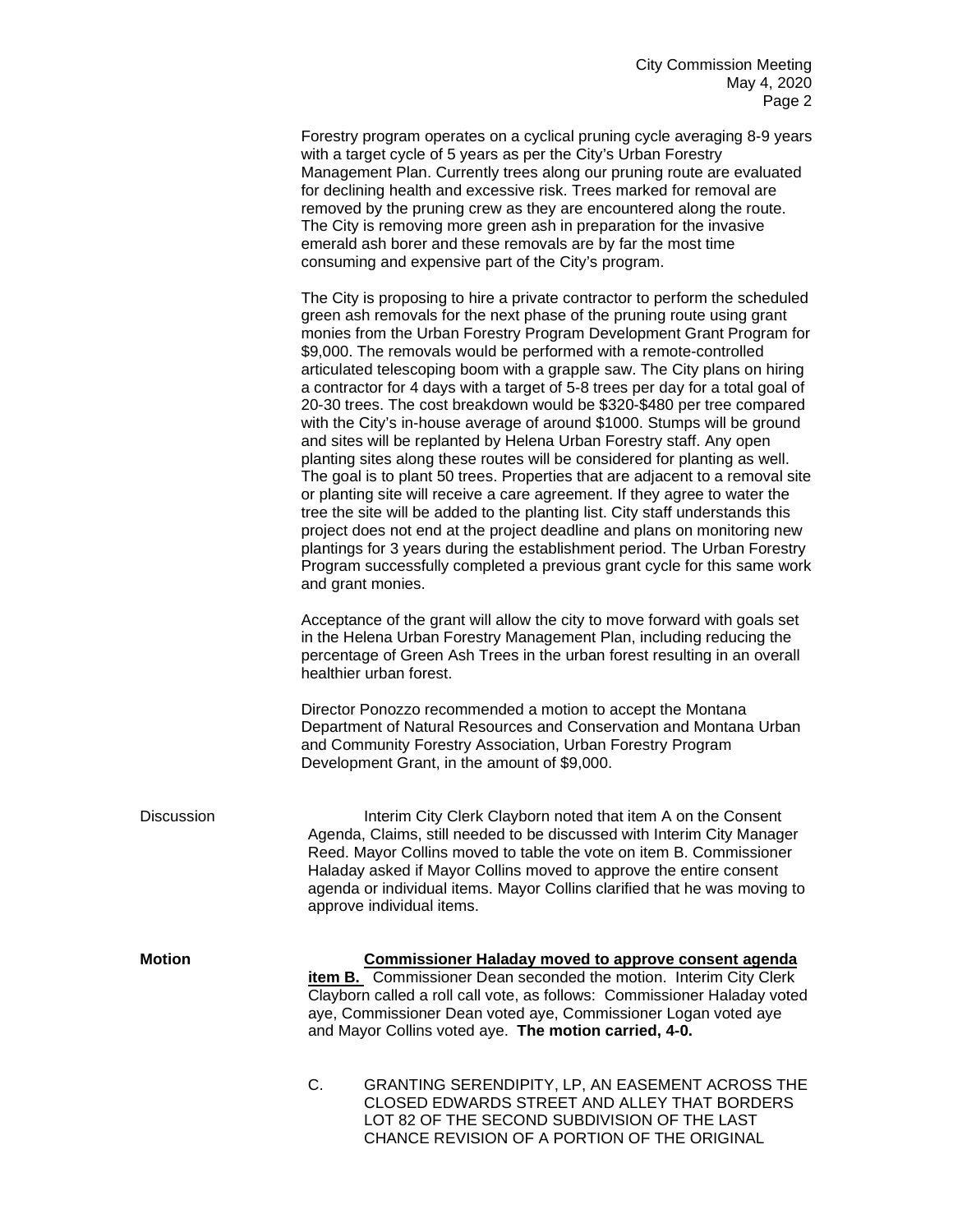|                       |    | TOWNSITE OF HELENA, MONTANA, LESS LOT 82-A OF<br>CERTIFICATE OF SURVEY NO. 264149 AND TRACT B OF<br>CERTIFICATE OF SURVEY NO. 268794.                                                                                                                                                                                                                                                                                                                                                                                                                                                                                                                                                                                                                                                                                                                                                                                                     |  |
|-----------------------|----|-------------------------------------------------------------------------------------------------------------------------------------------------------------------------------------------------------------------------------------------------------------------------------------------------------------------------------------------------------------------------------------------------------------------------------------------------------------------------------------------------------------------------------------------------------------------------------------------------------------------------------------------------------------------------------------------------------------------------------------------------------------------------------------------------------------------------------------------------------------------------------------------------------------------------------------------|--|
| <b>Staff Report</b>   |    | City Attorney Jodoin reported that Serendipity, LP is in the<br>process of selling Serendipity Apartments. Wishcamper Developers<br>have obtained \$6.3 million-dollar Montana Board of Housing Low<br>Income Housing Tax Credit in order to rehabilitate the apartments, to<br>be known as Firetower Apartments. A similar previously granted<br>easement expired on 2001. The easement will allow Wishcamper's<br>tenants to continue motor vehicle access and parking on the alley and<br>closed Edwards Street rights-of-way. Maintain access and parking for<br>tenants of the apartments which is critical affordable housing for low-<br>income elderly tenants and tenants with special needs.                                                                                                                                                                                                                                    |  |
|                       |    | City Attorney Jodoin recommended a motion to grant an<br>easement across the closed Edwards Street and alley that borders Lot<br>82 of the Second Subdivision of the Last Chance Revision of a portion<br>of the Original Townsite of Helena, Montana, less Lot 82-A of<br>Certificate of Survey No. 264149 and Tract "B" of Certificate of Survey<br>No. 268794, as more specifically shown and defined on Exhibit "A"<br>attached to the proposed Easement Agreement.                                                                                                                                                                                                                                                                                                                                                                                                                                                                   |  |
| <b>Discussion</b>     |    | Commissioner Haladay brought up a point of order and stated that if<br>each item on the consent agenda is going to be voted on individually,<br>there should be public comment on each individual item before voting.                                                                                                                                                                                                                                                                                                                                                                                                                                                                                                                                                                                                                                                                                                                     |  |
| <b>Public Comment</b> |    | Mayor Collins asked for public comment, on item C. None was<br>received.                                                                                                                                                                                                                                                                                                                                                                                                                                                                                                                                                                                                                                                                                                                                                                                                                                                                  |  |
| <b>Motion</b>         |    | Commissioner Logan moved to approve consent agenda item C.<br>Commissioner Dean seconded the motion. Interim City Clerk Clayborn<br>called a roll call vote, as follows: Commissioner Haladay voted aye,<br>Commissioner Dean voted aye, Commissioner Logan voted aye and<br>Mayor Collins voted aye. The motion carried, 4-0.                                                                                                                                                                                                                                                                                                                                                                                                                                                                                                                                                                                                            |  |
|                       | D. | AUTHORIZATION FOR STAFF TO VOID STALE DATED<br><b>CHECKS</b>                                                                                                                                                                                                                                                                                                                                                                                                                                                                                                                                                                                                                                                                                                                                                                                                                                                                              |  |
| <b>Staff Report</b>   |    | Controller/Treasurer Liz Hirst reported that 7-6-4303, MCA<br>authorizes the City to void outstanding stale dated checks. The total<br>amount of outdated checks staff is requesting to void issued prior to<br>September 20, 2019, is \$350.45. Each payee was notified by letter so a<br>replacement check could be requested and issued. None of the payees<br>on the attached list responded to the City's letters, or they indicated they<br>did not want a replacement check, or they could not be located. A list of<br>the checks recommended to be voided is attached. Staff recommends<br>voiding these checks as unclaimed property. The check amounts will be<br>credited to the fund they were expended from. Voiding stale dated<br>checks ensures other persons do not cash lost or misplaced checks. The<br>process also clears up the accounting records and makes the funds<br>available for current operational costs. |  |
|                       |    | Controller/Treasurer Hirst recommended a motion to authorize staff to<br>void the checks listed in Exhibit A.                                                                                                                                                                                                                                                                                                                                                                                                                                                                                                                                                                                                                                                                                                                                                                                                                             |  |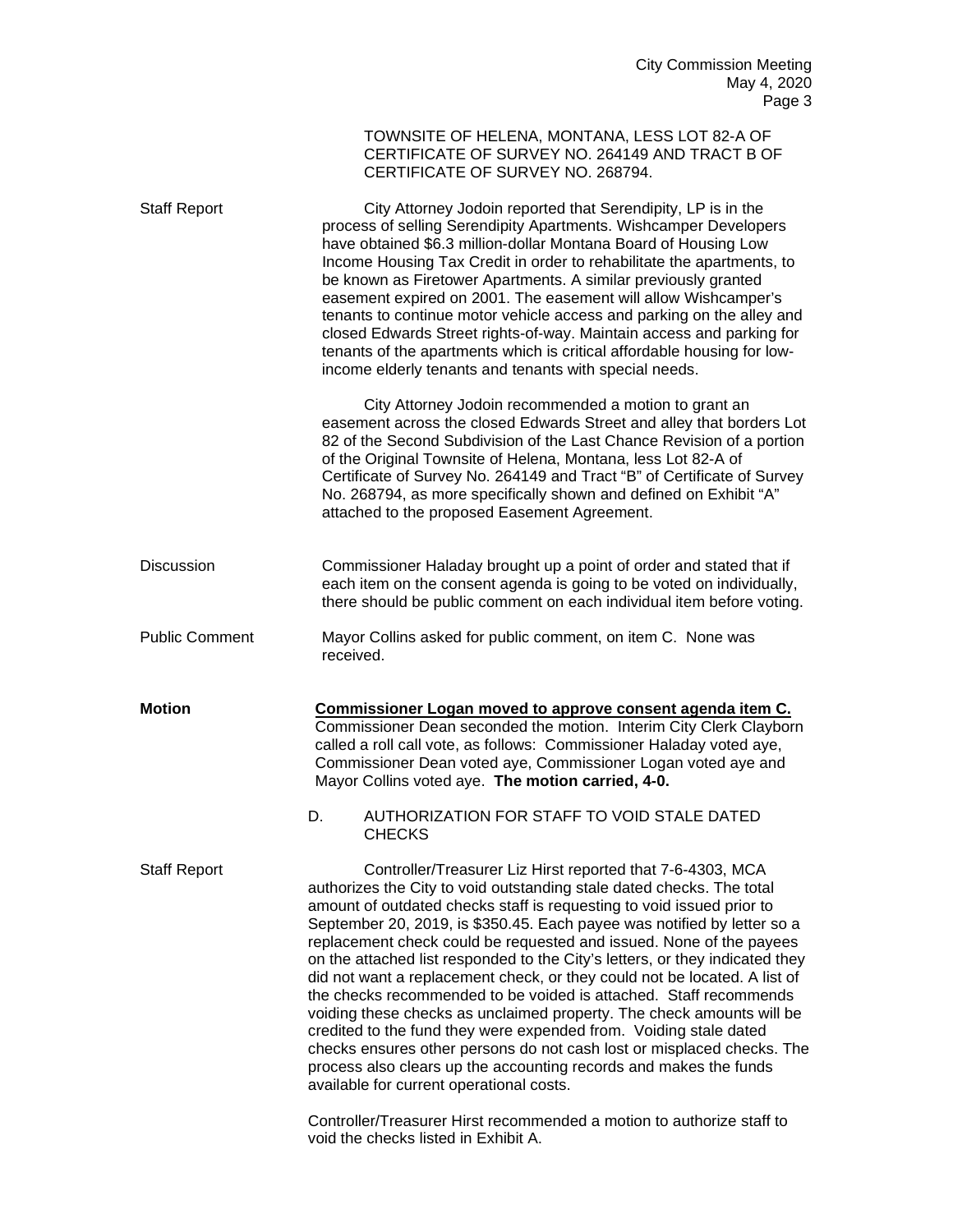Public Comment Mayor Collins asked for public comment, on item D. None was received. **Motion Commissioner Dean moved to approve consent agenda items B** 

**and D.** Commissioner Haladay seconded the motion. Interim City Clerk Clayborn called a roll call vote, as follows: Commissioner Haladay voted aye, Commissioner Dean voted aye, Commissioner Logan voted aye and Mayor Collins voted aye. **The motion carried, 4- 0.**

## *Communications from* COMMUNICATIONS/PROPOSALS FROM CITY COMMISSIONERS *City Commissioners*

Commissioner Dean had an update on the COAD Shelter Group. People have seen in the local news in the past week the COAD was able to secure Camp Child for homeless families that had been living at God's Love. It's been reported that the families out there love it, and that the groups that make up the COAD and DES are trying hard to facilitate employment for the parents and finding permanent housing for the families.

**Report of the City** REPORT OF THE CITY ATTORNEY<br>Attorney **Attorney** City Attorney Jodoin reported **City Attorney Jodoin reported to the Commission that Judge** Seeley held a hearing today about Beattie Street lawsuit and the preliminary injunction. The Judge said she would get an order to both parties soon. For now, the project remains on hold.

Discussion Commissioner Haladay asked City Attorney Jodoin if Judge Seeley indicated that the temporary restraining order remains in effect at this time, or if it is being procedurally treated as being in effect. City Attorney Jodoin stated that the Court did not address it, but the City is treating it as if it were procedurally still in effect, even though technically it is not.

*Litigation Strategy* LITIGATION STRATEGY City Attorney Jodoin stated there was nothing to report.

**Report of the City** REPORT OF THE CITY MANAGER<br>**Manager** Manager Reed r Interim City Manager Reed reported that the City is continuing to adapt to the COVID-19 situation and continuing to inform the public about any changes to City services. She expressed thanks to City staff for their hard work and to the public for their understanding as operations continue to be modified. City departments have been working on a preliminary budget which will be presented later in this meeting. As a follow-up regarding downtown parking, after the last administrative meeting a survey was put out by the Business Improvement District, which closes May 9, and the City will report back to the Commission about information that was gathered in that survey. As of May 1, 2020, parking permits are being enforced and downtown parking enforcement remains suspended.

**Report from the EXELERA THE HELENA CITIZENS COUNCIL**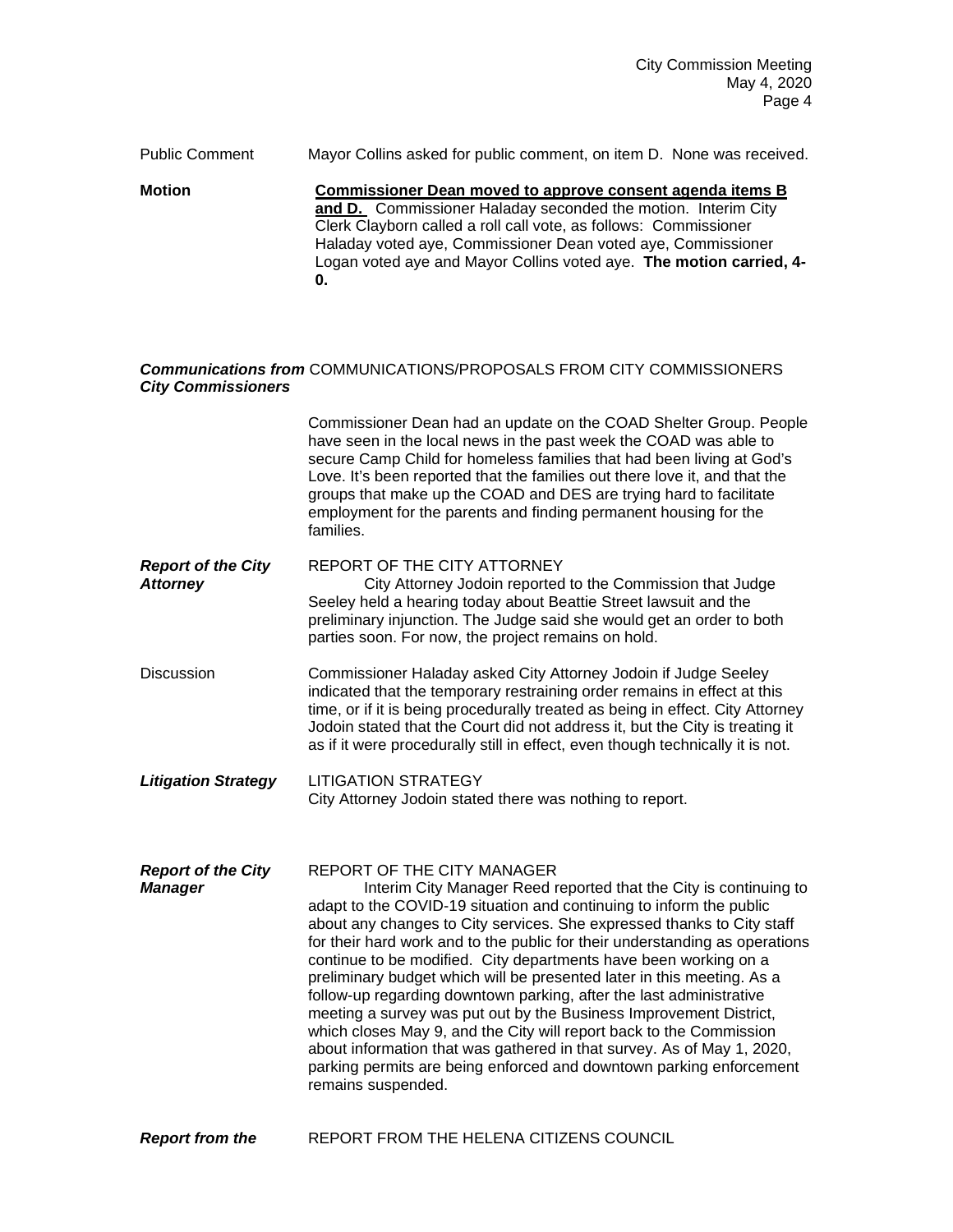**HCC HCC** Chairman Dylan Klapmeier reported that HCC is focused on its duties outlined in the City Charter as the City is operating under a State of Emergency declaration. Currently that means the City budget. The HCC budget committee is reviewing the proposed changes to the draft second biennium of the budget and the HCC will be meeting on May 20 to get an update from the Finance Division on what the major changes are. The HCC will then meet on May 27 to formalize their comments and recommendations about changes to the City's budget and will present those to the Commission in June. Chairman Klapmeier stated that the HCC is interested in the process for hiring the permanent City Manager position and looks forward to being updated on that, so the HCC remain involved in that process. Individual HCC members have been working to support their neighborhoods and the Helena community during the COVID-19 outbreak, including working with the Co-Ad Group to make sure that populations that are especially at-risk and might need additional help, such as the elderly, are aware the HCC is available as a resource during this time. Discussion Commissioner Dean asked HCC Chairman Klapmeier if there was widespread participation in the City Manager survey and focus groups. Chairman Klapmeier stated that the HCC sent the survey out to all of their members and he's aware of a couple other members as well as himself who participated. The input sessions went well and there was discussion about characteristics that Helena residents would like to see in the new City Manager. Everyone on the HCC was asked to fill out the survey but he isn't sure how many did. *Regular Items* REGULAR ITEMS A. CONSIDER ACCEPTANCE OF THE PRELIMINARY REVISED FY21 BUDGET FOR THE CITY OF HELENA. Staff Report **Budget Analyst Chris Couey reported the City previously** adopted a biennial budget for Fiscal Years 2020 and 2021. As required by law, the City must present a Preliminary and adopt a Final budget annually. The Finance department has held reviews with all other departments to revise and review the original FY21 adopted budget. Mr. Couey reported that as far as notable energy impacts, the City does have energy efficiency projects that were added to the budget in this process. That resulted in additional costs being added as a result of those revisions. At the end of tonight's presentation, he will be looking for a motion to accept the preliminary revised FY21 budget and to set a public hearing date of June 22, 2020. For anyone who wants to follow along, Mr. Couey stated that he will go through the overall summary and changes, which can be found on page 8 of the preliminary document. The City of Helena implements a multiple fund class platform through which its operations are conducted. These classes include the General Fund, Special Revenue Funds, Debt Service Funds, Capital Outlay Funds, Enterprise Funds, Internal Service Funds and other passthrough type funds such as the Downtown BID, Tourism BID and Lighting Districts. On June 24, 2019 the Helena City Commission approved a biennial budget for fiscal years 2020 and 2021. As expected with any budget, circumstances surrounding the city's operations create variances and warrant revisions. The following are summarized explanations of the variance between the FY20 amended budget and the

FY20 estimated projection, as well as the recommended revisions to the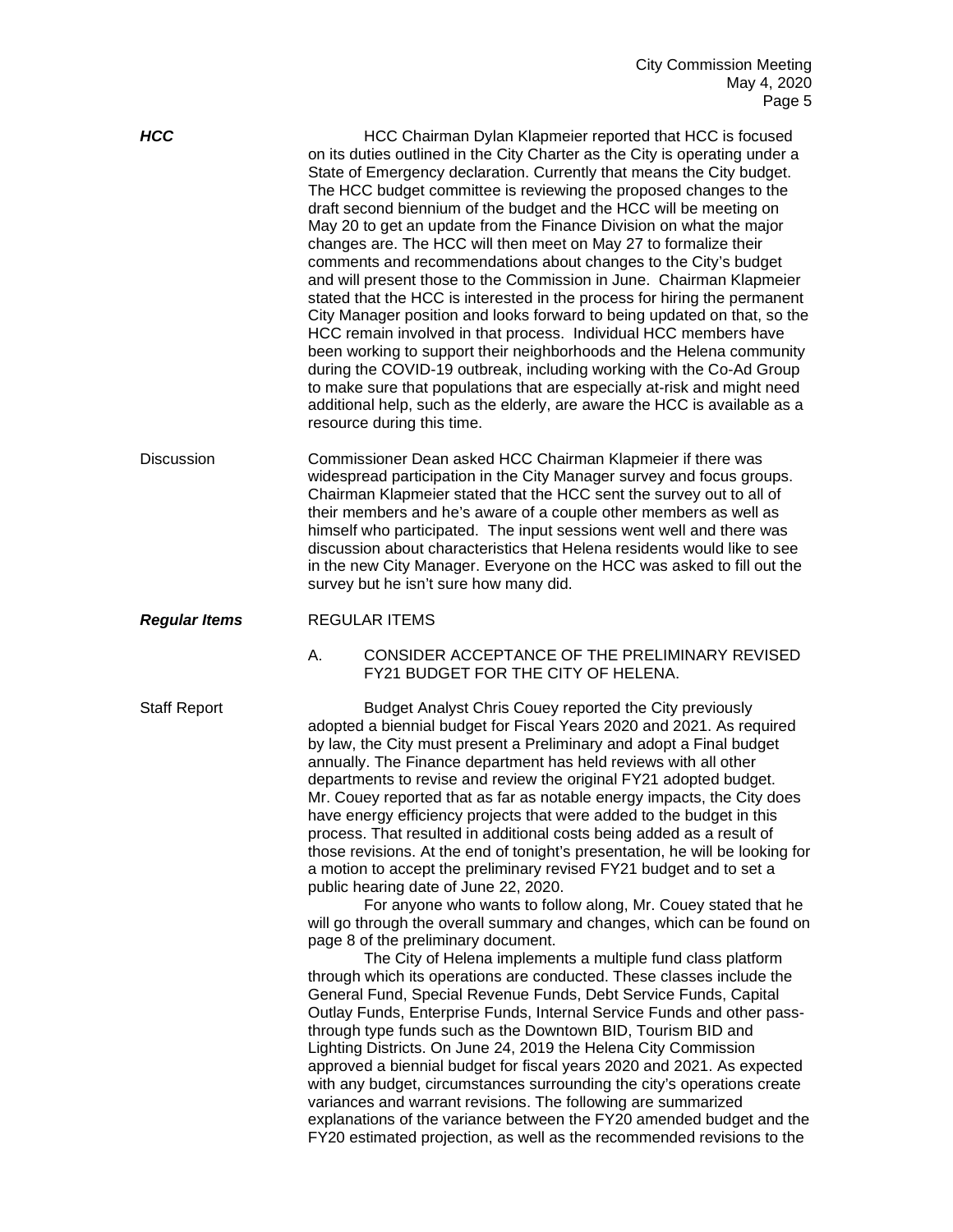FY21 adopted budget. Variances from FY20 adopted budgets to FY20 amended budgets are not included as they can be attributed largely to previously approved expenditures from fiscal year 2019 that were brought forward.

Mr. Couey expressed his appreciation towards City staff for their hard work in bringing the budget together. The collaborative effort resulted in the document being presented here today, and many challenges were encountered ranging from unfamiliarity with established processes to having to create new processes in response to COVID-19 in order to keep the budget moving forward. Virtual environments were instituted including file sharing and updating, which had both advantages and disadvantages. Because of that it can be expected that in the budget work sessions, there may be instances where a change might not have been saved and the director or staff member for that department may indicate some numbers don't match up. In those cases the issue will be addressed and corrected. This process will result in the production of an accurate and thorough final budget for adoption.

Under "Significant Changes to Revenues", in the current fiscal year, FY20, The majority of the decrease in projected revenue is related to unrealized debt funding. The remainder are attributed to closures and/or concessions made by the city in the COVID-19 response effort such as the Civic Center, Golf Course/Muni's Restaurant and suspension of parking permits. In FY21 going forward, increases in tax revenue will include maximizing the fire safety levy, and budgeting for the Downtown TIF District. Mr. Couey commented that there were some calculation errors in the numbers provided by the County in the Downtown TIF District, which shows a greater dollar amount of revenue in the current year than what it should have been. The County is correcting the error.

"Operating Revenue" is relatively unchanged overall but notable changes include building fee waivers for affordable housing projects and an anticipated slow start to Recreational revenues. Internal revenues have been updated to reflect Internal expenses. Debt revenues have been reduced to reflect the updated capital schedule.

Mr. Couey next presented personnel expenditures for the current year FY20. Vacancies in multiple departments have created cost savings in the overall Personnel expenses. Notable vacancies include the permanent replacements for the Directors of Finance, Public Works and Human Resources. Revisions to the FY21 Personnel budget include annual steps for eligible employees, a limited number of reclassifications, recently updated Police and Fire Agreements and a 2% COLA.

Significant Changes to Operating & Internal Expenditures for FY20. The decreased projection in Operating expenses can be attributed to reduced material costs, unrealized projects or limited operations for non-essential departments during the COVID-19 response effort. Increases to Internal expenses are due to the new Fort Harrison Fire Service Contract. Note: some expenses may be carried forward to FY21 after final adoption.

For FY21, revisions to the FY21 Operating budget are attributed to new contractual obligations, increased material costs or expenses that only occur every other year. Increased Internal expenses are the relative increase in costs that are charged out to other departments such as the recovery of the Finance dept through Internal Charges. The increase in Transfers Out is associated with the Fort Harrison Fire Service Contract and Commission priorities for renewable energy projects. IT&S costs increased approximately \$30,000 for the whole city.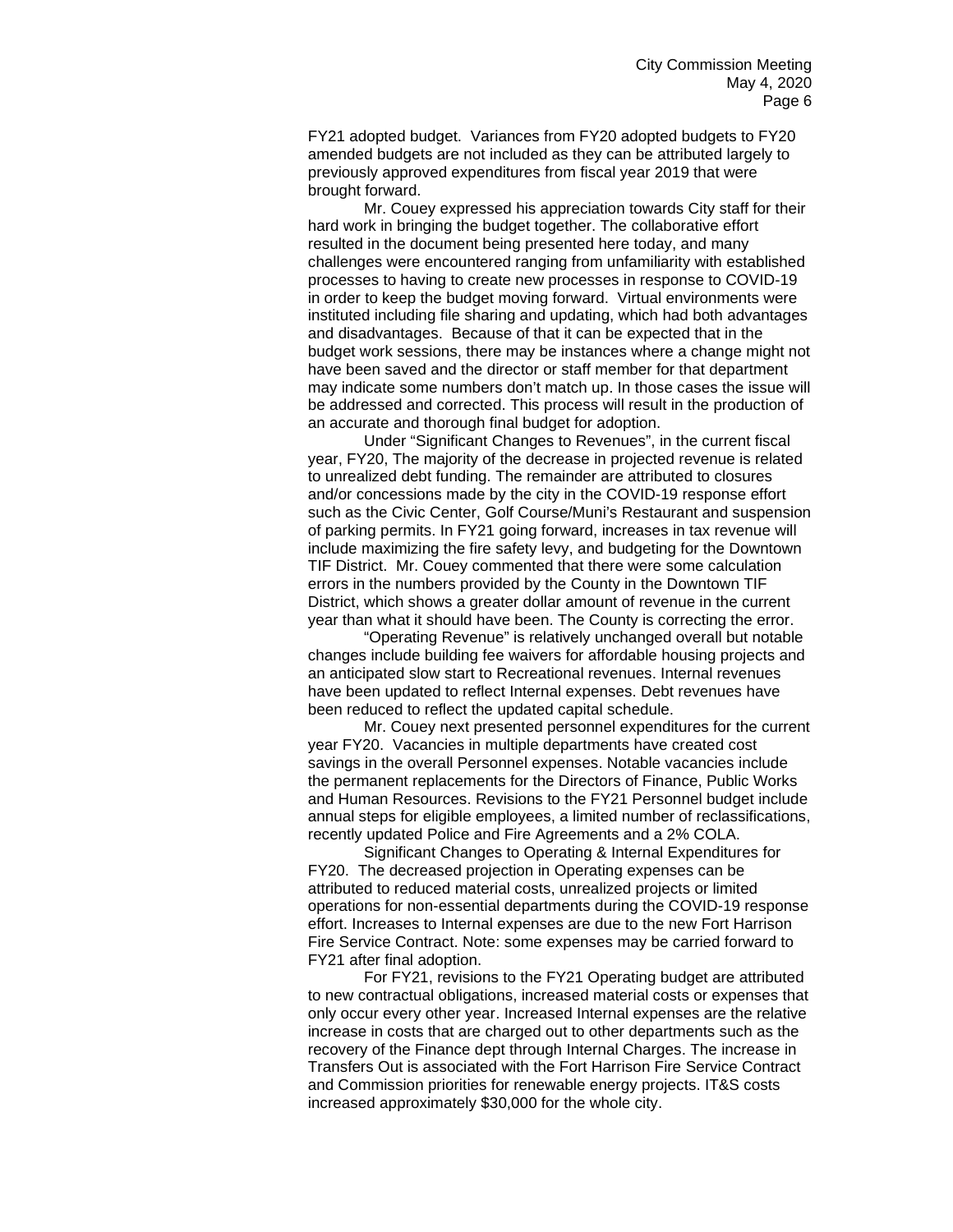Significant Changes to Capital Schedules, unrealized debt funding in fiscal years 2019 and 2020 has led to a revised capital schedule. Please see individual funds for updated schedules.

Mr. Couey stated there were some items to be presented to the Commission before budget work sessions, to include: new community renewal fund of \$300,000 from the sale of the KPAC park and the Bus Depot; currently there are no anticipated budget revenues or expenses in that fund.

On Personnel, for Police and Fire now that their agreements have been finalized; originally union members were included in the 2% COLA so that part has been removed which resulted in cost savings. The 407 Fund, for the Downtown TIF has an inaccurate calculation so those exact numbers will be updated before the work session.

Mr. Couey recommended a motion to accept the Preliminary Revised FY21 budget and set a public hearing date of June 22, 2020.

Discussion Commissioner Dean asked for clarification from City Attorney Jodoin that accepting this preliminary budget presented today does not necessarily mean that the Commission is approving this budget. City Attorney Jodoin confirmed that is correct and this step simply starts the public input process with the Interim City Manager, the public and different departments before final adoption on June 22, 2020. Commissioner Dean asked about the Law and Justice Center, which is where the new Municipal Court was in the first FY20 budget. There appears to be a reduction in the numbers here from the original amount of \$250,000 to \$100,000. Commissioner Dean explained her understanding was that the original \$250,000 budgeted was not enough for the building of the courtroom and asked for clarification as to whether that is correct.

> Mr. Couey confirmed Commissioner Dean's reading of those numbers is correct. There had been a discussion earlier with Troy Sampson about the courthouse project, and the account that the \$250,000 for this fiscal year is coming out of should have enough in the end to cover that. Mr. Sampson wondered what the process would be if he needed more funds to get that project going. Mr. Couey stated that the \$250,000 is more than enough to start the project in this fiscal year There is another \$100,000 slated for the next couple of years. He believes there is room within the current budget authority if more funds are needed but there is no specific number for that yet. Commissioner Dean requested that there be more clarity on that when they have the budget work session, since November is the date when Judge Peterson needs to be moved into a new arrangement whatever that might look like given COVID-19. Commissioner Dean asked Mr. Couey about page 10 of the preliminary budget, page 41 of the agenda packet, All Funds, it shows projected for FY20 what a \$17 million budget deficit would be. When the budget was originally adopted in June 2019, it looks like they were budgeting for a \$3.9 million deficit. She asked for an explanation as to why there is a difference there, and the accuracy of that number.

Mr. Couey explained that a large part of that is the updated capital schedule that was discussed, with all the debt funding. The longterm debt has gone down almost \$14 million and the capital outlay has gone down about \$10 million. That accounts for \$4 million. The rest is along the lines of a combination of decreased revenues that we might get before the end of this year, such as taxes and assessments. It is not known if banks will be able to provide their entire escrow payments at this point for second half taxes, so that contributes to having less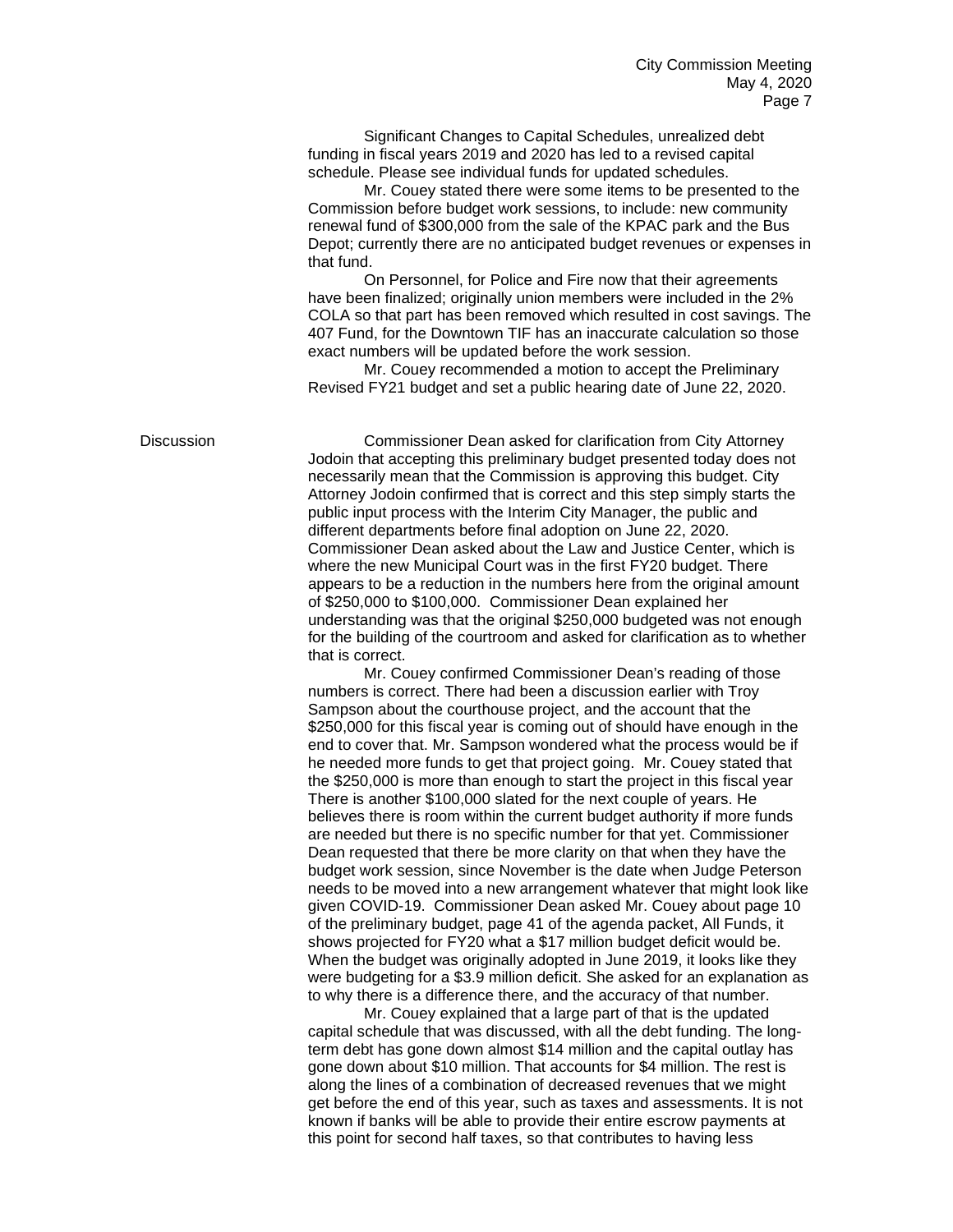revenue and having that deficit. It is expected that the City will still receive all that revenue at some point, just maybe not on time at this point. It may not be received by the end of this fiscal year. Commissioner Dean asked if at one of the budget work sessions a breakdown could be provided of each piece of that. Commissioner Dean asked about the resolution for the FY20 biennial budget that was adopted in June 2019. She commented it appears that the City needs to repeal that resolution and then adopt a new resolution for FY20 and FY21 budget both being significantly changed. She asked City Attorney Jodoin if it that is the case. City Attorney Jodoin stated the City already has an adopted FY20 and FY21 budget, but state law requires that a preliminary budget be presented annually even if no changes are being made to the adopted budget. That is why it is called a preliminary revised budget. There is no need to repeal the previous budget because the City is revising the approval via this current process that is being undertaken.

Commissioner Dean commented that she appreciated all the answers to her questions. As the City goes into the six budget work sessions over the next month, she advocates acting responsibly to maximize the impact for Helena. This FY20 and FY21 budget particularly must be operationalized in a way that allows City staff to provide quality service and effectively implement initiatives and be ready to go in such a way that the City does not have to make further dramatic adjustments. Commissioner Dean stated that this budget must meet the needs of our community and make sure the City provides top-notch service especially given the looming economic uncertainty that lies ahead, and throughout this budget process she will advocate that the City effectively address the fundamental responsibilities of city government, including basic infrastructure and providing better processes to solicit community input, and to increase transparency in City policy-making and operations. It's important that the City reach out to the public and translate the budget work session process in a way that the average Helena resident can understand. Commissioner Dean stated that she wants to be sure the City is pursuing and completing projects that improve quality of life for Helena residents. She stated she also wants to be sure the City pursues equitable sustainability initiatives. Commissioner Dean hopes that the community will remain involved in the budget process as the City works to operationalize these projects, by attending these meetings virtually and learning about the budget process. Lastly, Commissioner Dean expressed her appreciation for the hard work of City staff getting this budget ready to be presented for the Commission and the public to view.

Mr. Couey further responded to Commissioner Dean's question regarding the \$17 million deficit. This is mostly a result of the carry-over process, so expenditures that were approved for FY20 that are not completely executed in the fiscal year for which they were budgeted, are carried forward into the next fiscal year. That also applies to the revenue side, so this process explains the discrepancy in the numbers.

Commissioner Dean asked if it's normal to have that much of a swing in the carryover numbers. Mr. Couey stated he's not sure if the numbers are normal, but that this is a typical process, especially for areas such as public works and transportation, which work on multimillion-dollar projects throughout the year. The Finance Department has been working with other City departments to find ways to account for things like this in the adopted budget, so that the public is aware of those expenses, and this is an ongoing discussion.

Commissioner Haladay commented when looking at all funds combined, going back and looking at past years, sometimes the City is in the range of \$76 million, sometimes as high as \$98 million, sometimes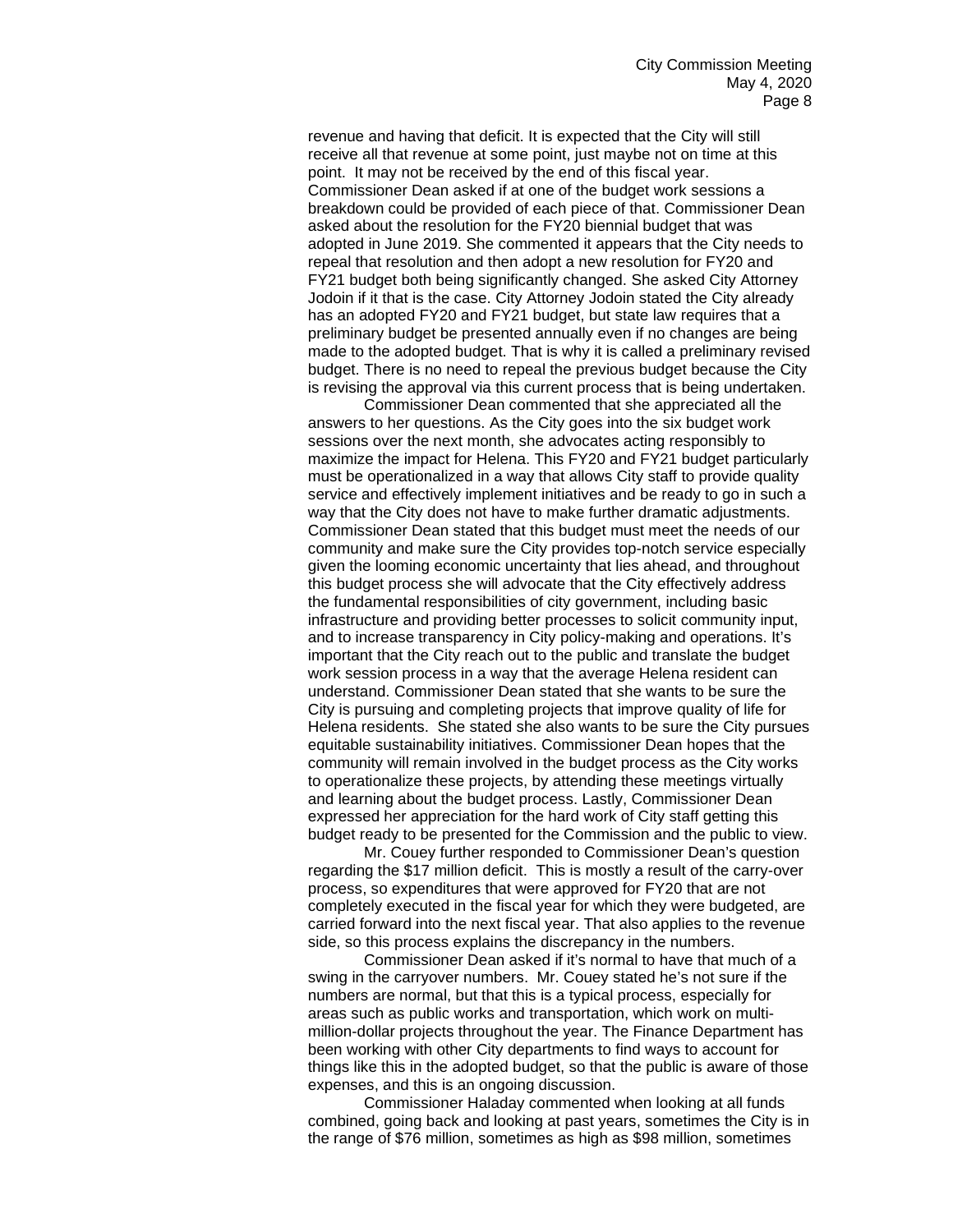drop down to \$85 million. It seems like it's like looking at polls at the national and the state level, in that a few large projects, or a new enterprise fund, or a new revenue source, or a one-time cash injection somewhere, can skew the all funds number in a way that can be confusing to look at, and that gives you an overall ballpark number, but doesn't really help with the nuances of individual departments, because one individual department might make that number swing wildly.

Mr. Couey concurred with Commissioner Haladay's statement. The all funds tab is not the best way to view the City as a whole. If you go through the table of contents, you see the general funds, the enterprise funds, the special revenue funds, etc. They all operate differently so it's important to view them individually and in their own categories. The general fund doesn't take on much debt unless you are talking about general obligation bonds, but the enterprise funds take on debt fairly often. It can be a fairly skewed sight of the City's actual financial standing, but there's the other side by providing a whole picture view of how much money the City has coming in and going out.

Commissioner Haladay asked about a comment that was received in the group chat. The question related to a decrease in the City's revenue based on COVID-19 impacts, and Commissioner Haladay's take on it was because the City doesn't rely on sales tax, which is what's hitting larger cities or cities outside of Montana, the City may not necessarily see an overall potential collection rate because we can levy the number of mills necessary to meet our prior year. So in regard to property taxes, as long as those taxes come in and are paid, the City can remain relatively stable there. The City may see some decrease in the portion of money that comes back from the state share. So first of all, if property taxes aren't paid, and secondly if portions of our money come back low from the state share, either because income taxes are down or because individuals don't pay their taxes, that could be another area where the general fund could see a decrease. But in the case of any monies that are impacted by the state share by any form of state revenues, at this point we would be talking about next year, so he doesn't think we'd see that impact until next year's budget.

Mr. Couey responded that yes, up to a point that is correct especially when it comes to the general fund which is heavily weighted in property taxes as opposed to sales tax. He has contacted number of local banks to get input onto what their policies will be, since they have mortgage-holders that are behind a couple of months on their payments because of COVID-19, are they still planning to pay their entire second half tax payment. In general, the answer he got was that originally, they weren't sure because they hadn't thought about it. As the conversations progressed it became more that the banks were saying yes, they expect to put that money forward and then cover it and would adjust things on the mortgagee's side of things. As far as the general fund goes Mr. Couey doesn't expect the City to see a lot of lost or decreased revenue because of non-payment of taxes. Outside the general fund is a different story, for example with the golf course being closed for awhile and its restaurant, that's still trying to get going again so they will definitely be affected by this. The Civic Center is another big one that relies on different revenues outside taxes, that is for all intents and purposes closed for the rest of this fiscal year and depending on how the state moves through different phases, may not open again in time for the next fiscal year. Parking is another area where the City gave concessions for the month of April, and a smaller concession in May, so those funds will be impacted. For other areas like the water fund, the City doesn't expect to lose revenue there because of COVID-19, that revenue may be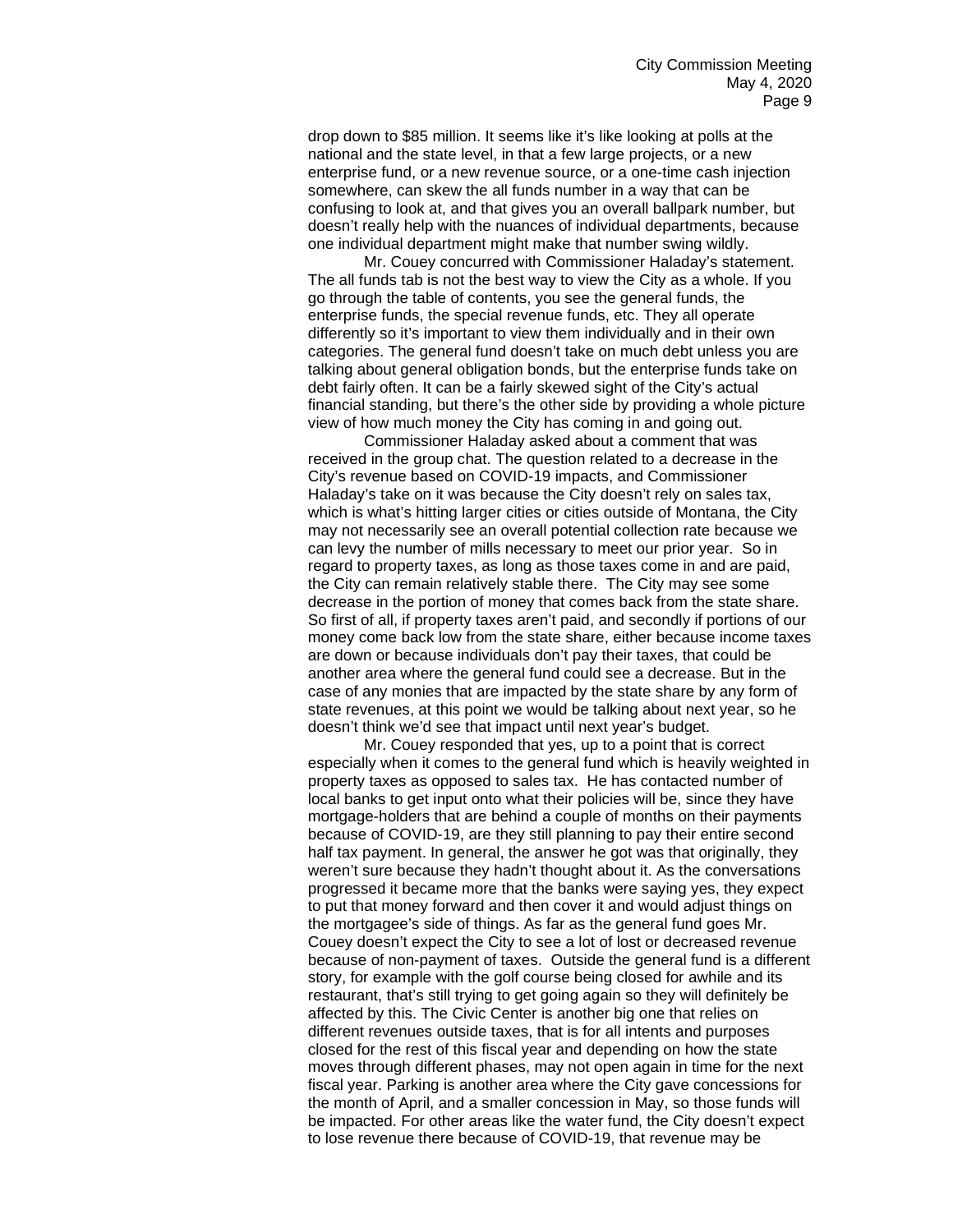delayed since the City is not shutting off water because of non-payment, so people may be directing their money at this point to more necessity type things. The harder areas will be things like the Civic Center, where there's no way to recover that lost revenue, or like the Municipal Swimming Pool, where it's uncertain if it will be able to open at all this summer. This is the reason Finance broke these areas out into separate budget work sessions, so these conversations could happen in more detail. Mr. Couey expects they will be looking at some wild revenue projections going forward into the next fiscal year.

Commissioner Logan thanked Mr. Couey and the Finance Department who have worked to assemble and present this preliminary budget. In response to Commissioner Dean's comment along the lines of "show me your budget and I'll show you what you value," one item that Commissioner Logan had hoped to bring up for discussion far earlier this year is the state of the Helena Police Department. A couple of years ago some members of the HPPA and some other individuals approached the Commission about the HPD and its ability to respond to the everincreasing demand that they are being faced with, both the police officers and dispatchers and others within the organization. That came up at a time and in the context of when the Fire Department approached the Commission to address its own shortages, and the Commission gave them the go-ahead for a levy in that case to address their ability to meet the demand the community was putting on them through the 911 system. HPPA wrote a letter to the commission and one person in the department offered individual public testimony about some details and data on the struggles they were facing. Commissioner Logan is bringing this up as a placeholder if the Commission is looking at this budget in terms of the things the City values, to keep important and essential services in the discussion. The Commission needs to at some point address these issues that were brought up years ago.

Mayor Collins asked Commissioner Logan for further details about those issues.

Commissioner Logan replied that the issue was call volume and the Departments' ability to respond timely. Data shows how many calls they're responding to relative to staffing, and also their ability to follow up and take care of necessary reporting requirements. It's part of a needed broader discussion that needs to happen in a different context or venue to being to seriously address the issues.

Commissioner Dean stated she went on a ride-along in either early January 2020 or late December 2019 with the HPD and was surprised to find when someone was pulled over, the HPD still handwrites all of the tickets. In other municipalities, the process is the officer scans the back of someone's ID to put their information in the system, and the ticket then gets printed out. The HPD is handwriting all of this information and this takes a significant amount of time. Commissioner Dean commented that she is aware that HPD's technology needs to be updated but thinks there are many areas where the City can make the officers' lives easier and provide a better level of service to the Helena community.

Commissioner Haladay asked regarding the budget work session meetings, if the Commission can ask if staff can go back and get those broken out numbers in advance of those discussions, due to the accelerated schedule from now until approving the budget in June, and needing to get everything done in that timeframe. What tends to happen in the budget sessions is that discussions spin off into talking about specific policies. In the case of the fire levy, the Commission was using work that had been done years earlier when the original fire levy had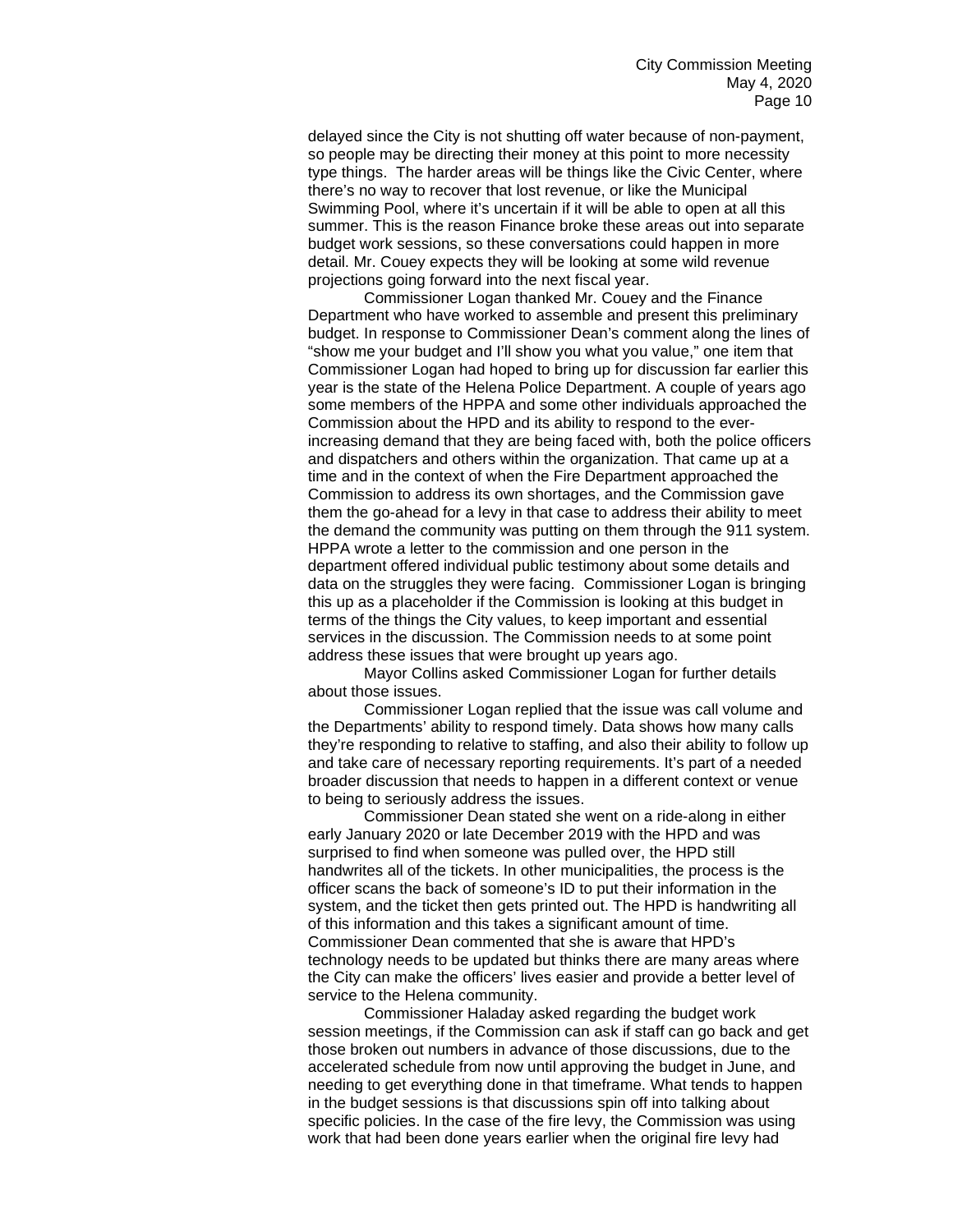|                        | been proposed, with additions from the HPD, but mostly going off of that<br>as far as the package being done and what had to be included. To the<br>extent that commissioners want to bring up individual pieces to include<br>within the budget, it would be helpful to be in touch with either specific<br>departments or Mr. Couey in nailing down the numbers. Commissioner<br>Haladay commented that in order for the City/Commission to not end up<br>in a tailspin trying to design things on the fly, if there are specific policy<br>pieces to be brought in that will need corresponding budgetary numbers,<br>it would be helpful to start today, since there will be a discussion about<br>all these items over the next three weeks. It would be helpful if there's<br>going to be a discussion about amending the budget, or changing part of<br>the budget before it is presented in June, if the Commission can think<br>about those pieces ahead of time so that it can be seen what the<br>numbers add up to in order for them to be authorized. |
|------------------------|--------------------------------------------------------------------------------------------------------------------------------------------------------------------------------------------------------------------------------------------------------------------------------------------------------------------------------------------------------------------------------------------------------------------------------------------------------------------------------------------------------------------------------------------------------------------------------------------------------------------------------------------------------------------------------------------------------------------------------------------------------------------------------------------------------------------------------------------------------------------------------------------------------------------------------------------------------------------------------------------------------------------------------------------------------------------|
| <b>Public Comment</b>  | Mayor Collins asked for public comment. Interim City Clerk<br>Clayborn noted that there was one comment that as stated by<br>Commissioner Haladay was entered in the group chat and read Denise<br>Barber's comment for the record, inquiring as to the impact on City<br>revenue as a result of COVID-19 and associated closures in the City.                                                                                                                                                                                                                                                                                                                                                                                                                                                                                                                                                                                                                                                                                                                     |
| <b>Discussion</b>      | Mayor Collins stated that Commissioner Haladay had explained<br>how the City would be impacted because of the state government.<br>Commissioner Haladay further commented that Mr. Couey did a<br>thorough job of explaining those financial impacts. If Ms. Barber has<br>follow-up questions, she should contact the Commission or Mr. Couey.                                                                                                                                                                                                                                                                                                                                                                                                                                                                                                                                                                                                                                                                                                                    |
| <b>Motion</b>          | <b>Commissioner Haladay moved to accept the preliminary</b><br>revised FY21 budget and accept a public hearing date for June 22.                                                                                                                                                                                                                                                                                                                                                                                                                                                                                                                                                                                                                                                                                                                                                                                                                                                                                                                                   |
|                        | 2020. Commissioner Dean seconded the motion. Interim City Clerk<br>Clayborn called a roll call vote, as follows: Commissioner Haladay voted<br>aye, Commissioner Dean voted aye, Commissioner Logan voted aye<br>and Mayor Collins voted aye. The motion carried, 4-0.                                                                                                                                                                                                                                                                                                                                                                                                                                                                                                                                                                                                                                                                                                                                                                                             |
| <b>Public Hearings</b> | <b>PUBLIC HEARINGS</b>                                                                                                                                                                                                                                                                                                                                                                                                                                                                                                                                                                                                                                                                                                                                                                                                                                                                                                                                                                                                                                             |
|                        | Α.<br>CONSIDER A FINAL CONDITIONAL PRELIMINARY PLAT<br>EXTENSION UNTIL MAY 7, 2023 FOR THE CROSSROADS<br>AMENDMENT AT MOUNTAIN VIEW MEADOWS<br>SUBDIVISION INCLUDING THE COMMERCIAL PHASE II<br>AMENDMENT FOR PROPERTY GENERALLY LOCATED<br>SOUTH OF HIGHWAY 12, EAST OF CROSSROADS<br>PARKWAY, AND WEST OF HIGHWAY 282, IN HELENA AND<br>LEWIS AND CLARK COUNTY, MONTANA.                                                                                                                                                                                                                                                                                                                                                                                                                                                                                                                                                                                                                                                                                         |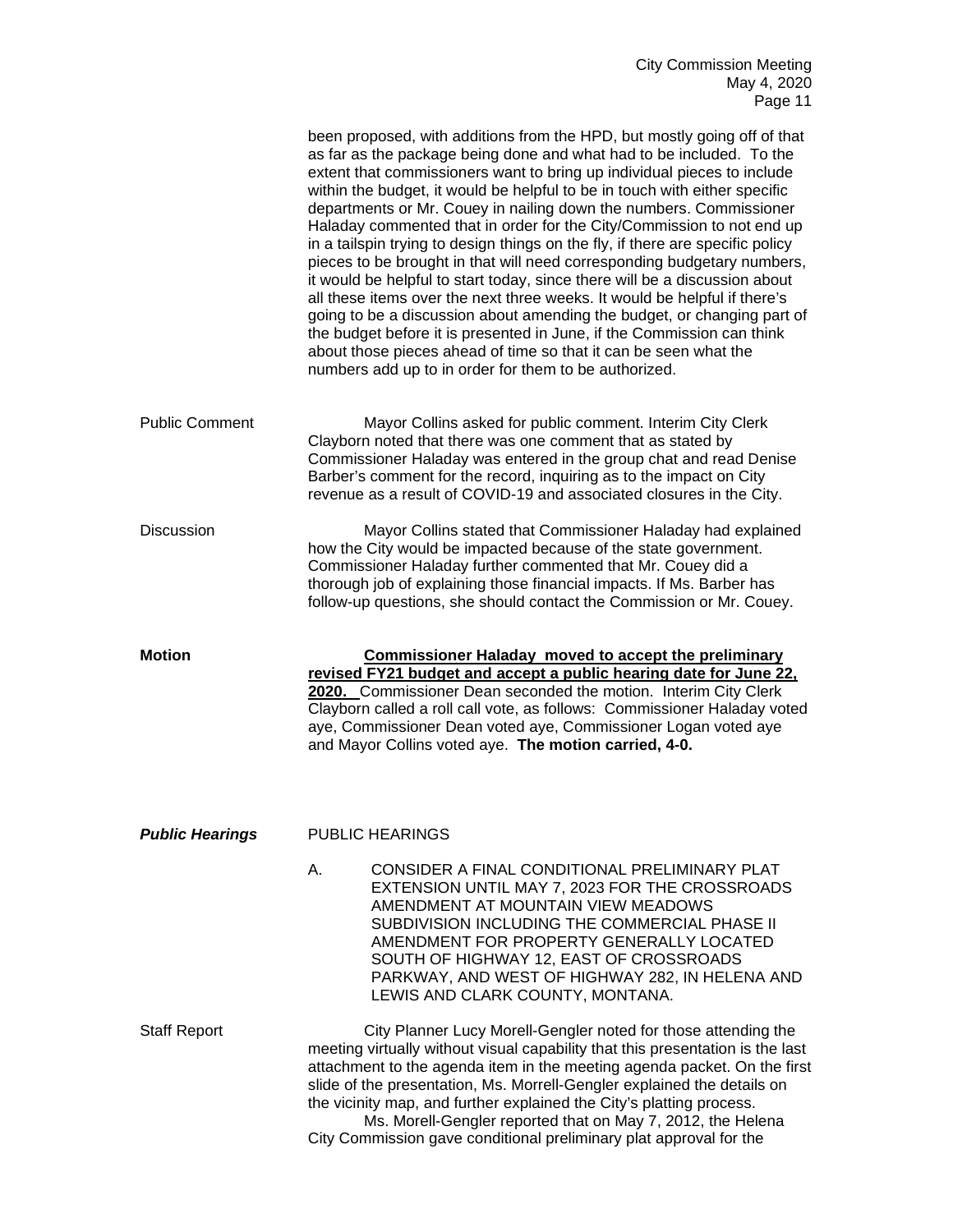Crossroads Amendment at Mountain View Meadows subdivision creating 956 lots from approximately 442 acres. This preliminary plat approval was for three (3) years which was subsequently extended twice for a total five (5) additional years. The current approval will expire on May 7, 2020 unless extended by the City in accordance with City Code Section 12-2-11(G). The applicant is requesting a three-year extension, until May 7, 2023, of the conditional approval. Several changes to the City Subdivision Regulations and Montana Subdivision and Platting Act (MSPA) have been adopted since that approval that cannot be applied to this subdivision until it is resubmitted or preliminary plat review.

The applicant has submitted final plat and infrastructure plans for two phases, Craftsman Village Phases 6 and 7, of the development that would be significantly disrupted if the preliminary plat approval is not extended. Granting another three (3) year preliminary plat extension would also provide additional time for the applicant to resubmit a subdivision preliminary plat compliant with the changes to the subdivision regulations and MSPA.

A three-year extension of the conditional preliminary plat approval for the Crossroads Amendment at Mountain View Meadows Subdivision including the Commercial Phase II preliminary plat; legally described as: Tracts 1-A-2 and 1-A-1, and portions of Tract C-2-A-1-A-1- A-1-A-1-A of Uplands Phase 1 of the Crossroads at Mountain View Meadows Subdivision COS No. 3305702; Tracts 2-A-1 and 2-A-2 of Antelope Trace Phase 2 of Crossroads at Mountain View Meadows Subdivision COS No. 3206220; Parcel D-1-A, COS No. 3173426; Tract A-1, COS No. 3015742; Tract 1-B of Antelope Trace COS No. 326467; and portions of Tract A-1-A-1-A-1-A-1, Craftsman Village Phase 3 of the Crossroads at Mountain View Meadows Subdivision, COS No. 3312862 (all filed in Lewis and Clark County, Montana); generally located south of Highway 12, east of Crossroads Parkway, and west of Highway 282 in Helena and Lewis and Clark County.

The proposed Agreement precludes any further preliminary plat extension beyond May 7, 2023.

Extending the preliminary plat approval for only one additional three-year period would allow platting phases currently under final plat review. Limiting any further extension would encourage resubmitting the preliminary plat in compliance with changes to the City subdivision regulations and the MSPA.

If approved, changes to the subdivision regulations and MSPA would not apply to this preliminary plat and additional conditions cannot be added to the subdivision.

Ms. Morell-Gengler noted that a public hearing notice was published in the Independent Record; also, certified letters were sent to adjacent property owners. The City received one comment in support of the extension. The applicant has submitted a request to amend the agreement and is present to discuss the proposed changes.

Staff recommends a motion to approve a final conditional preliminary plat extension until May 7, 2023 for the Crossroads Amendment at Mountain View Meadows Subdivision including the Commercial Phase II Amendment as stated in the extension agreement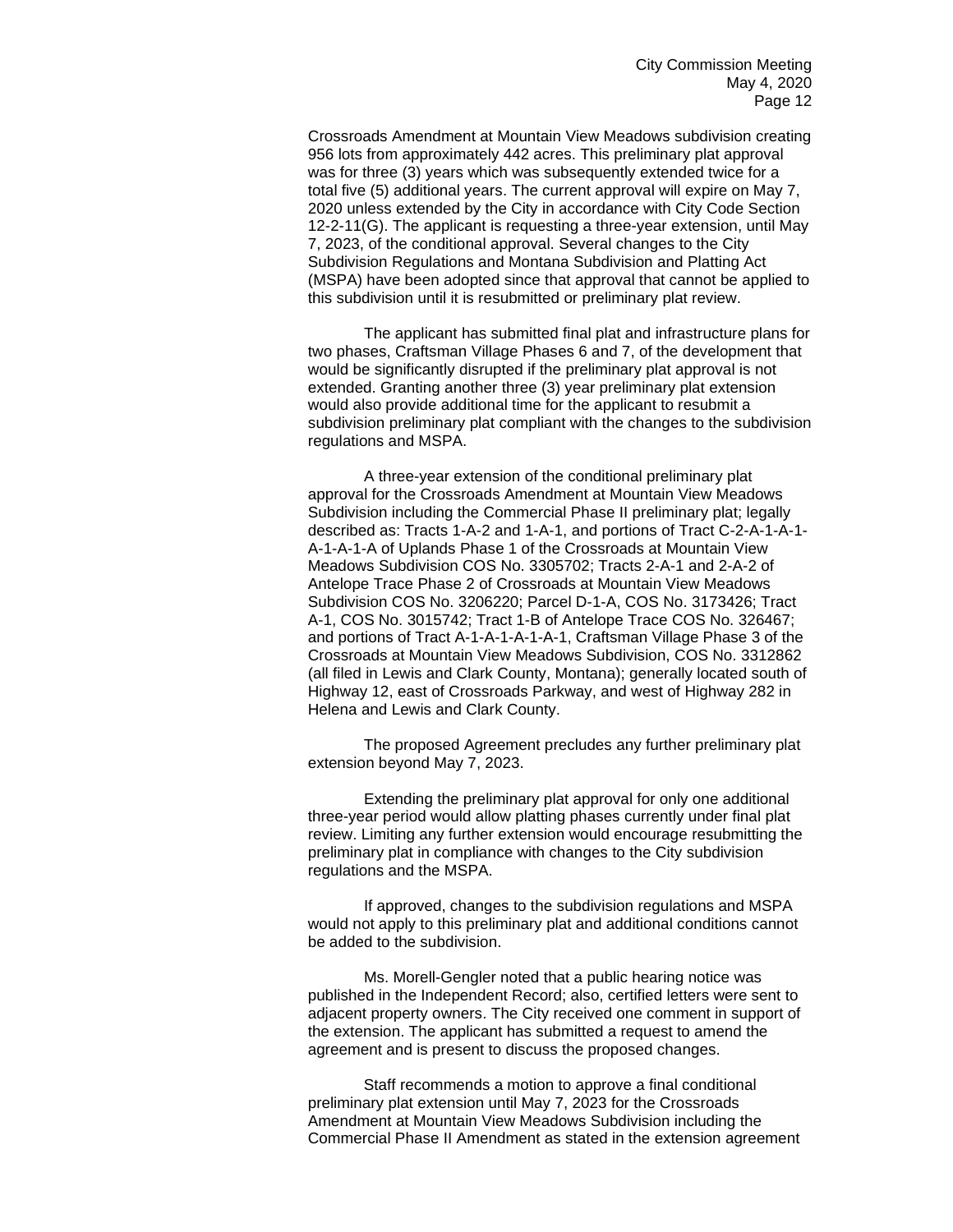for property generally located south of Highway 12, east of Crossroads Parkway, and west of Highway 282, in Helena and Lewis and Clark County, Montana.

Discussion Commissioner Haladay asked if the City has ever before extended a conditional preliminary plat extension with the condition that it is the final extension. Ms. Morel-Gengler answered that the City has not before had a subdivision which has had this many extension, so to her knowledge, the City has not done so before. Commissioner Haladay asked if counties that have had done a lot of subdivisions over the years have 1) done extensions and 2) done extensions as long as this and if so, how have the counties handled it. Ms. Morel-Gengler stated that she is not familiar with the counties' subdivisions. Commissioner Haladay stated that his understanding was that staff and the applicant both agree that there should be a three-year extension; is the disagreement then whether or not this extension should be the final one, or whether it should leave the door open in three years for the applicant to request another extension? Ms. Morel-Gengler confirmed that is correct. Commissioner Haladay asked if the Commission engages in this extension tonight as a mutual agreement between the applicant and the City, with the caveat of there being no more extensions, what happens if in two or three years the Commission realizes there should have been an allowance for the applicant to come back and apply for a further extension. He further asked if there is anything in this extension process that prevents the applicant and the Commission in the future from reaching a new agreement stating it would push the previous, final extension condition aside and amend it to say the applicant can have another extension? Simply, if the current Commission says there will be no more extensions granted, can that just be undone years from now?

Ms. Morel-Gengler deferred this question either to City Attorney Jodoin or to Community Development Director Sharon Haugen. Community Development Director Sharon Haugen stated that she will defer to City Attorney Jodoin on this point, but first noted that there is no guarantee that state law might change and may or may not permit that. She concurred with Commissioner Halladay that currently it is vague but that she defers the question on the Commission's ability to reverse this to City Attorney Jodoin.

City Attorney Jodoin stated it is generally correct that as Commissioner Haladay pointed out, this extension does not bind future Commissions. However the thought here was the parties would mutually agree to it with the understanding at some point there is a need for the Commission to engage in a preliminary plat review in order to avoid the issues in Ravalli County which drove the changes in phased subdivision review in state law. The answer to this question is the Commission could decide to grant an extension contrary to this agreement.

Public Comment Mayor Collins asked for public comment and comment from the parties concerned. The applicant, Greg Worth of Stahly Engineering at 3530 Centennial Drive, thanked Ms. Morel-Gengler and Ms. Haugen for assisting him in the preparation of this extension request. The original approval for this project was filed in 2012 and the project was planned as a 20+ year duration project. The extension is needed due to the project's large size, which is not economically feasible to complete within a single three-year approval period. It is approximately 900 lots on 400 acres. There have been changes to city and state subdivision regulations, but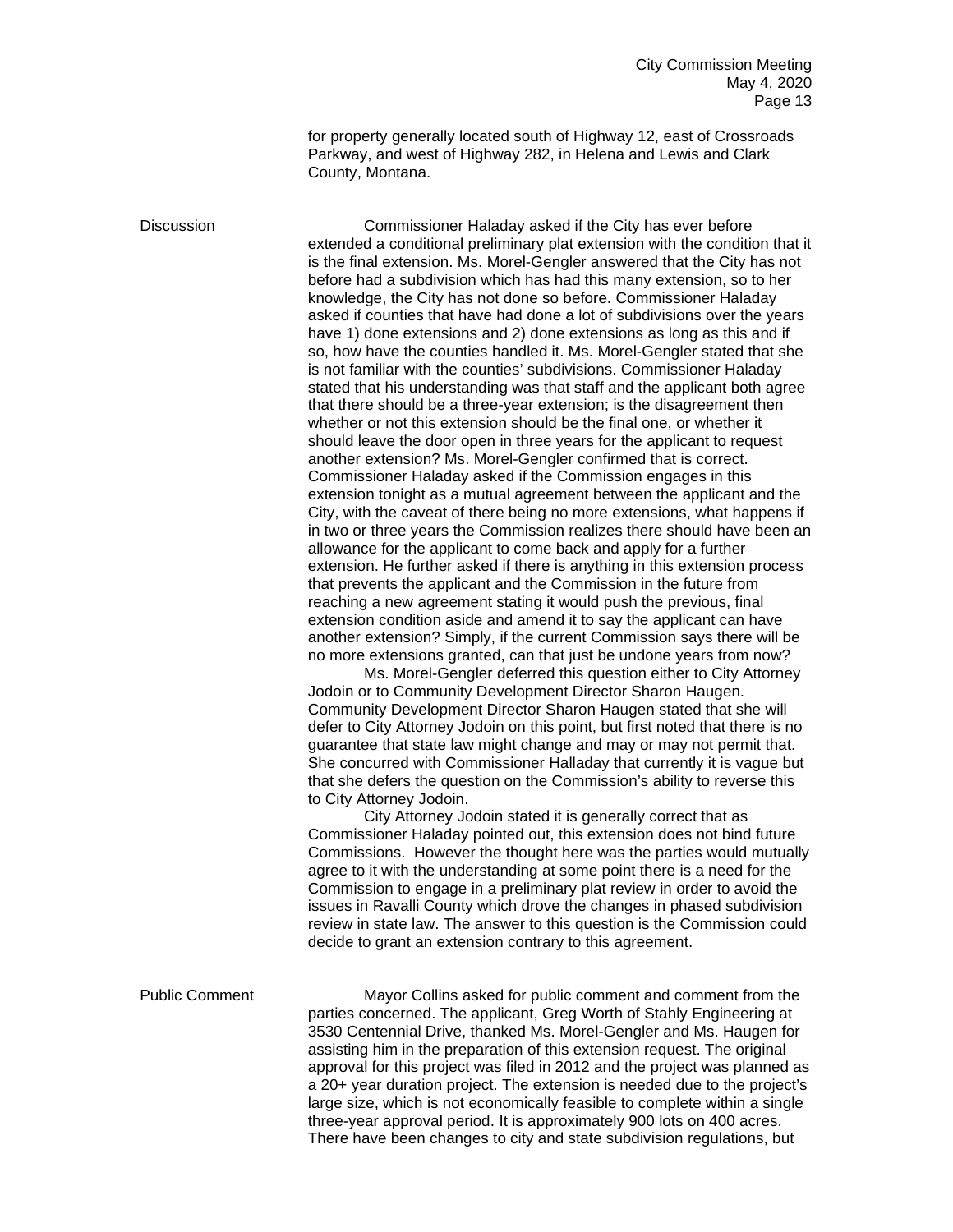the applicant feels these have little impact on the existing approval. Mountain View Meadows has voluntarily implemented some of these changes. Typically, the phasing at Mountain View Meadows is implemented as a one-year inventory so there is no financial overextension by the developer, and streets and sidewalks are built in a timely manner allow for occupancy. The water body setbacks is another change in subdivision regulations; in this case the water body is bisecting Mountain View Meadows already, so the new changes have minimal impact to the remaining property. In regard to the state changes to the phasing plan, in this scenario it's very idealistic because of its large size and has seen some changes due to market demand. As noted with Aspen Park, there has not been as strong a market demand for that area as for the Crossman area.

Mr. Worth further stated that in regard to the pending Growth Policy update, Mountain View Meadows has been the primary provider of owner-occupied housing in the Helena market for the last ten years. Mountain View Meadows provides well-planned development on City services that reduces demand on infrastructure and significantly increases the tax base and provides essential and much-needed housing opportunities in Helena. Depending on lot size, the lots can contribute \$3,500-\$6,500 in total taxes annually so this is a significant revenue stream for the city. Mountain View Meadows provides modern infrastructure with minimal maintenance requirements for decades, and the surplus taxes provided will provide additional revenue for other City infrastructure needing repair. Mountain View Meadows has provided housing for essential workers and in addition has partnered with Habitat for Humanity in building the last twelve Habitat for Humanity houses. The necessity of review of subdivision projects of this size is recognized, however subdivision review generally has become a burdensome regulatory barrier that inhibits development. It requires a large amount of time and effort and expense to prepare an application, which can take almost as long as a year to go through the process. The existing approval had very fair conditions and doing any new review introduces uncertainty and provides to the developer the risk of new conditions that may limit the development potential. In the current greater Helena market, there are 480 plats that are preliminarily approved in East Helena, so if Mountain View Meadows is limited in ability to provide lots in Helena, East Helena is poised to provide lots for the greater Helena area market. In that case, the City of Helena would bear some of the burden but would not take on any of the additional tax benefits.

Mr. Worth continued that Mountain View Meadows has applied for this extension agreement for an additional three years, but they would like to request that this agreement be amended to include the ability to request an additional three-year extension following the expiration of this current three-year extension approval period. Development is actively being continued and Mountain View Meadows has established a strong commitment to the community and has a proven track record of providing housing while adhering to platting requirements. Minor changes in the subdivision regulations and to the preliminary plat changes can be anticipated in a project of this size. The project has been tailored in response to market demand. The need for changes is recognized and Mountain View Meadows is prepared to coordinate with the City on those potential changes. While changes may be viewed negatively they provide room for betterment and other opportunities. The approval of this preliminary extension will eliminate regulatory barriers and allow Mountain View Meadows to continue being the primary housing provider in Helena while allowing public comment and Commission oversight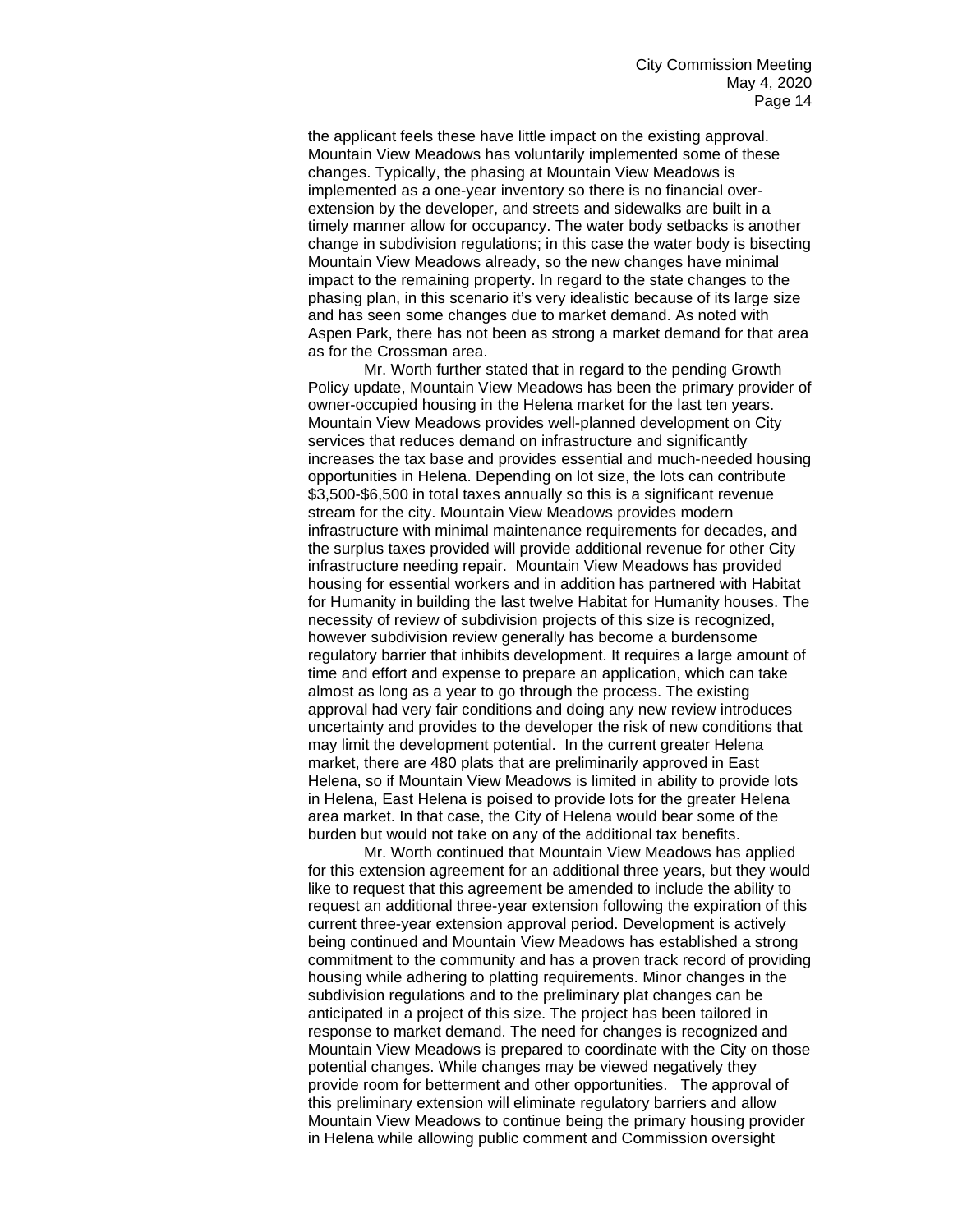throughout the three-year approval period. Mr. Mark Runkle of Mountain View Meadows is in attendance tonight and is available to answer questions.

Public Comment Mr. Mark Runkle commented that Mountain View Meadows is not asking for a six-year extension – they're asking for a three-year extension with the possibility open for another three years. Plat work is time-consuming and expensive for the developer. The material changes that periodically arise as phases progress are allowed for in the subdivision regulations and will be reviewed and approved by the Commission. Mr. Runkle stated that changes that have happened so far have been enhancements and Mountain View Meadows will work with the Commission and City staff on any material changes that arise as the engineering process begins. There would not be any changes requested that would exceed the approved impacts on sewer, water, stormwater, or traffic capacities. If these issues could be brought to the Commission ahead of time, that would also bring public comment into the discussion. Another possibility later on would be to switch to one-year extensions which would then include public comment related to new laws. Mr. Runkle commented that the provisions Mountain View Meadows is currently under are still active in state law, and the new laws are driven more by issues which were out of the control of old plats, with unlimited timelines, and were located near rivers so that water quality was impacted – those are very important differences between that and where this project is now. Mr. Runkle stated he appreciates the perspective of City staff but disagrees that this extension should be limited.

Discussion Commissioner Dean asked what the timeline is for completing this project, and whether it is certain that three years is not enough time. Mr. Runkle stated that for residential, there are currently 300 homes and before COVID-19 the goal was to have 50. The target is to have about 1000 homes, some of which would be outside this territory. In short, the expectation would be for this to be done in about 10 years.

Commissioner Dean asked Ms. Morel-Gengler for clarification as to whether if the Commission approved this final conditional preliminary extension, and then three years goes by and another extension is not possible, what does the process look like at that point for another restart.

Ms. Morel-Gengler explained that the applicant would submit a preliminary plat and go through the major subdivision process, for a phased development is one option. The other option is to submit multiple preliminary plats, to review one section at a time through final plat, and then move on to the next preliminary and final plat, as opposed to a phased development. With the structure of a phased development, the applicant would submit a schedule for all phases, and before commencement of each phase there would be a public hearing. Any deviation from the original schedule submitted with the preliminary plat would also require a public hearing and there'd be a final plat process. Both of these processes are permitted by state law.

Commissioner Haladay asked Mr. Runkel and Mr. Worth when this project started in 2012 with the original preliminary plat approval, how long before that was the planning process and regulatory compliance to get to that point. Mr. Runkel answered that the development started in 2003 with a preliminary plat in 2009. Looking statewide and at the new state laws, they have pretty much eliminated phased development. The new law allows for 20 years but it can be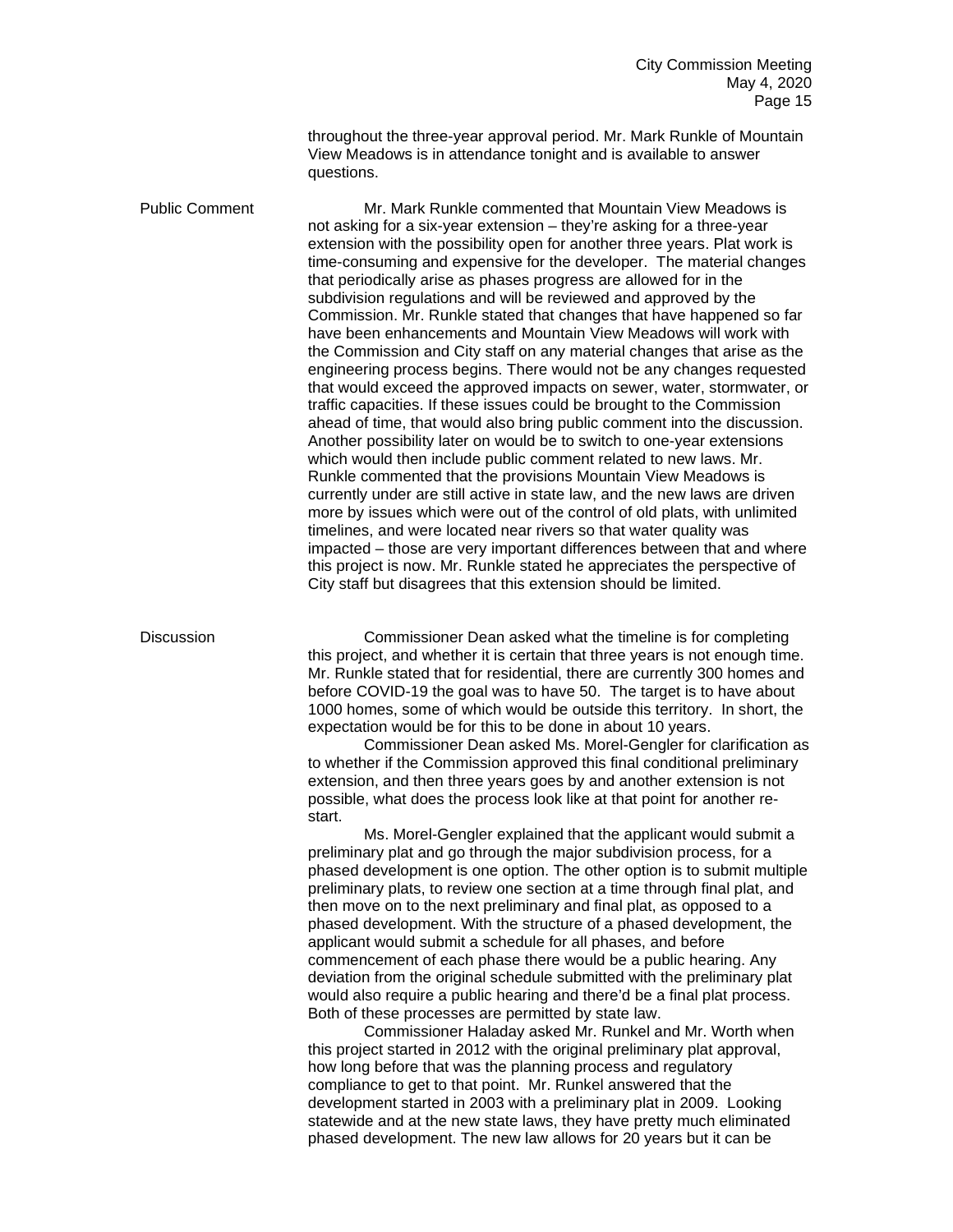worked through the process and with public involvement and working with the city to have enough oversight.

Commissioner Haladay asked if this was passed tonight in the current form, and it was known for certain that the project was not going to be finished by 2023, what would be the lead time to begin the new regulatory process for preliminary plats? Mr. Worth stated that with large projects like this it generally takes 6-8 months in starting to prepare the application through getting preliminary plat approval from the governing body.

Commissioner Halday commented that it seemed like that Commission was being asked to answer a question that doesn't need to be answered tonight, which is whether or not to grant another extension in the future. It would be different if the question was whether or not this extension should happen today but everyone seems to agree that at this point there should be a three-year extension. Based on the fact in three years another Commission could turn around and deny any further extensions or go back on what was decided in May 2020 and grant another extension, it doesn't make sense to answer that question this evening. If the question is whether or not a three-year extension should be granted today, then the answer would be yes, and questions beyond that should be left to the future Commission. If there are reasons to not grant an extension then those can be the talking points.

Commissioner Dean asked Ms. Morel-Gengler since the staff recommendation was to put "final" in here does that mean staff does not feel there is adequate oversight or adequate respect for the new laws even though they're not necessarily under that right now. Ms. Morel-Gengler answered that the concern is that the new state law has a more robust public hearing process than what the City currently follows for each phase of the subdivision. The emphasis is on trying to get public comment on this throughout instead of just at the start.

Commissioner Dean asked if there was a way for the Commission to increase the public comment if another extension did come up, or is the only option to have the public comment at the beginning. Ms. Morel-Gengler stated that the City has been following the public hearing process for this extension and the previous extension. Any extensions prior to that did not have a public hearing. The City has been trying to follow the intent of state law by having the public hearings for each extension, and by sending certified letters to adjacent property owners notifying them of this process.

Commissioner Haladay commented that if the conversation is going to happen again in the future as far as evaluating another extension, Mr. Runkel already spoke as to what they were willing to voluntarily comply with – the Commission should take him up on that willingness to put in time and money on that and then a future Commission can evaluate whether or not that was done. Commissioner Haladay stated that he doesn't feel the Commission should be making a decision tonight for May 2023.

City Attorney Jodoin commented in regards to Commissioner Haladay's comments, he would recommend that the language of the current agreement be kept, which does talk about a future preliminary plat. It states that it is anticipated that the developer will be submitting an application for a new preliminary plat to accommodate final platting in phases in accordance with 76.36.17. This is the important language that needs to be clarified or kept in the agreement. Rather than striking all of Section 5 the language is kept that says if they decide that phasing in order to get the 20 years is in their best interest, that those conditions of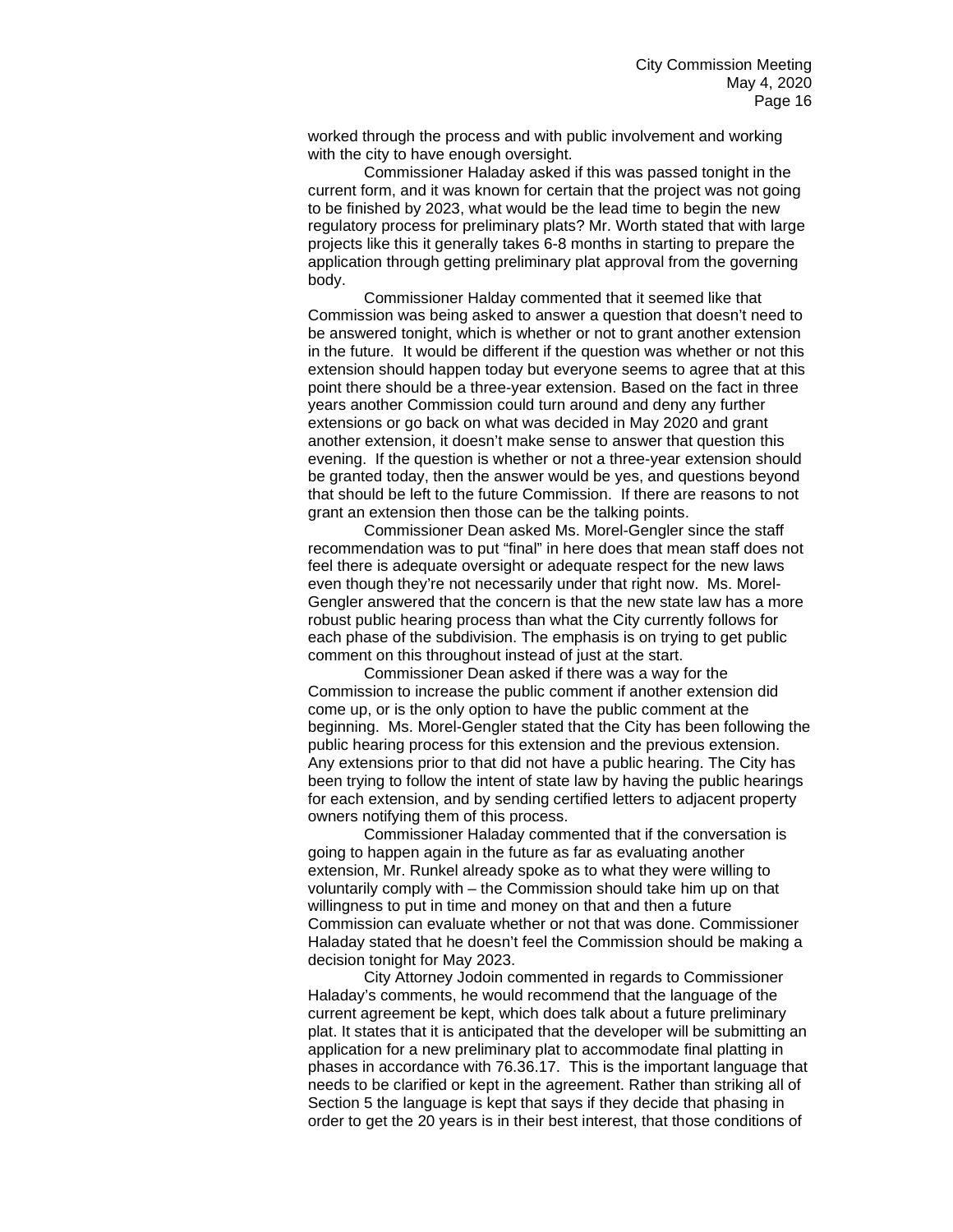approval have control over the conditions of approval in 2010 that the Commission is currently going to extend.

Mayor Collins asked for clarification about what that process would be. City Attorney Jodoin stated that if the motion was to approve the final conditional preliminary extension until May 7, 2023 as per the current 2018 agreement. Then the dates can be changed accordingly.

Commissioner Haladay wondered if the Commission is interested in doing that or with going forward with what is in front of them tonight. Commissioner Dean stated she was comfortable with the motion that City Attorney Jodoin suggested. Commissioner Logan concurred with Commissioner Dean and stated he thought Commissioner Haladay's point about answer a question for the future was a good one.

**Motion Commissioner Haladay moved to approve a conditional preliminary plat extension until May 7, 2023 for the Crossroads amendment at Mountain View Meadows Subdivision including the Commercial Phase II Amendment as stated in the extension agreement for property generally located south of Highway 12, east of Crossroads Parkway, and West of Highway 282, in Helena and Lewis and Clark County, Montana and to specify the extension agreement is per the 2018 extension agreement.** Commissioner Dean seconded the motion. Interim City Clerk Clayborn called a roll call vote, as follows: Commissioner Haladay voted aye, Commissioner Dean voted aye, Commissioner Logan voted aye and Mayor Collins voted aye. **The motion carried, 4-0.**

> B. CONSIDER A RESOLUTION ESTABLISHING NEW FEES TO BE CHARGED FOR CITY OF HELENA PARK AND OPEN SPACE USES, RECREATION SERVICES AND PROGRAMS, AND WAUKESHA COMMUNITY GARDEN AND REPEALING RESOLUTIONS NO. 19816, 19995, 20331, AND 20332

Staff Report Parks, Recreation and Open Lands Director Kristi Ponozzo reported that Parks and Recreation fees were originally established for the City of Helena in 2013 to recover a portion of the costs associated with Parks, Recreation and Open Lands use related to special events, and pool and recreation use. Currently the fees charged for Open Lands events are not specific to Open Lands; general park use fees have been used for special events. One of the objectives identified in the draft Open Lands Management Recreation Chapter 7 re-write is to set a fee schedule specific to Open Lands for special events.

> The Parks Department proposes updated fees as outlined in the attached Resolution. Except for Golf and Use Agreements, this consolidates all our Parks fees that will be included in the City of Helena book of fees when it is adopted. Fees for Waukesha Park Community Gardens are not being changed, and those park uses will continue to be managed through an agreement with Helena Community Gardens – this just allows that fee structure to be retained, if it is ever needed, and wrap them into one resolution and, eventually, the City book of fees. These fees have been presented to, and reviewed by, the City County Parks Board and the Helena Open Lands Management Advisory Committee. Proposed fees were determined using current fees, similar municipal parks fees and verified by the fee justification calculator (attached).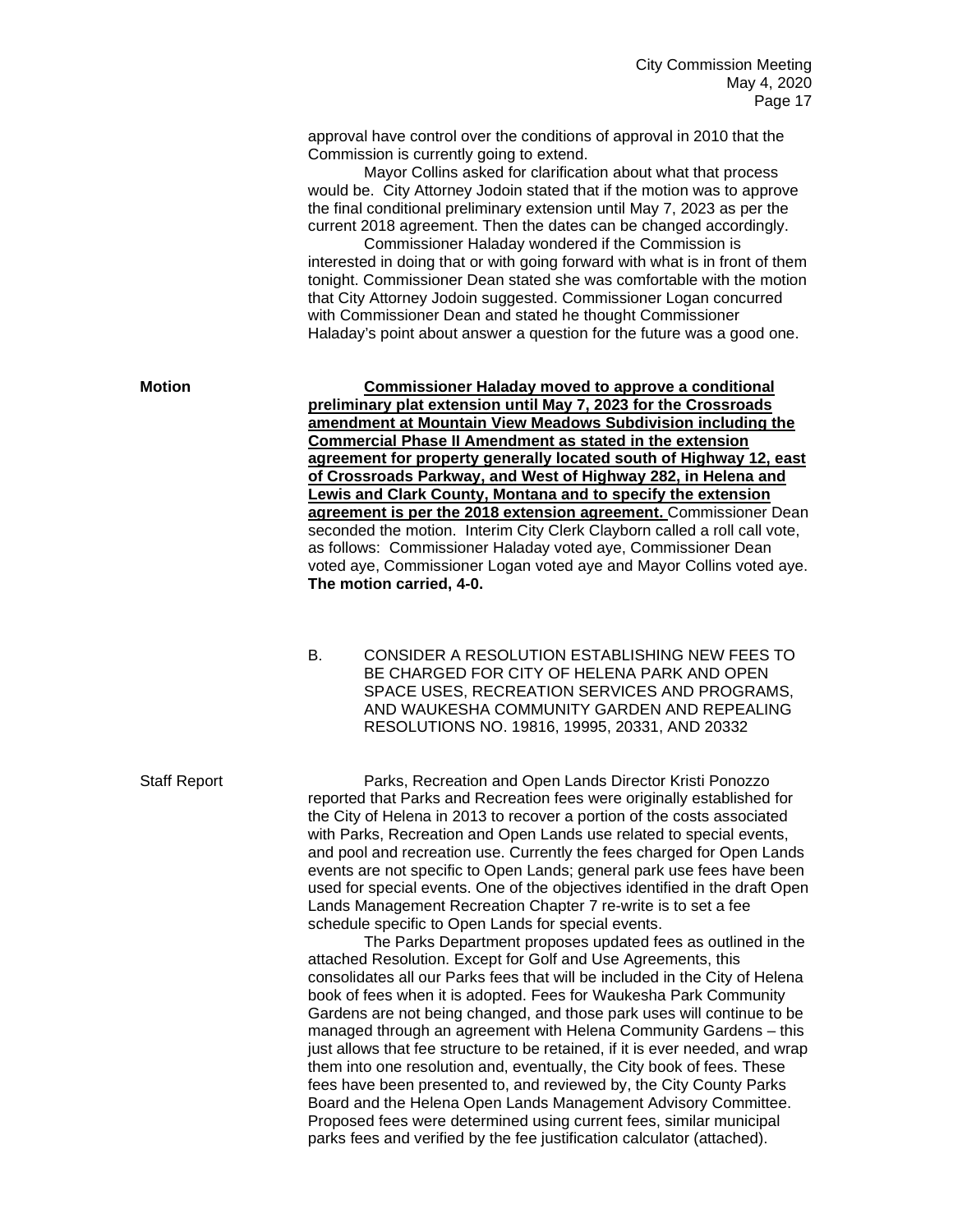The updated parks fees replace an existing fee structure that was based on benefit levels for setting the appropriate fees. This fee schedule is challenging to administer and challenging for the public to understand what their fees might be for an event. The new few structure sets basic fees that include regular versus resident discount fees, and/or commercial versus non-profit events. This is consistent with the benefit level philosophy and also consistent with similar municipal parks fee structures. The resident discount fees are consistent with similar municipalities and are roughly a 12% discount from regular fees. The new fee structure allows the City the ability to move towards more online bookings of park amenities. Fees are deposited into a park improvement fund for the development and improvement of Parks.

Director Ponozzo moved to approve a Resolution establishing new fees to be charged for City of Helena Park and Open Space uses, recreation services and programs, and Waukesha Community Garden and repealing Resolutions No. 19816, 19995, 20331, and 20332.

| <b>Discussion</b>     | Commissioner Dean asked what the plan is to implement the<br>reduced resident fee system and is Director Ponozzo confident that can<br>be accomplished for this summer, or if it's a longer-term project. Director<br>Ponozzo stated that this a longer-term project. The Department has<br>looked into what other municipalities do - sometimes they do residential<br>discount cards. Initially this will have to be based on the honor system<br>where people will be asked if they are Helena residents and the City will<br>have to rely on that. The Department will be looking into what could be<br>used as a more robust system to determine residents versus non-<br>residents.<br>Mayor Collins asked why the system could not be based on<br>people's driver licenses or addresses. Director Ponozzo stated people<br>can be located outside of city limits but still have a city address, so that<br>would require doing some research, but that potentially is an option.<br>Commissioner Haladay thanked Director Ponozzo and the<br>boards that have reviewed these fees and expressed appreciation for the<br>structure of having a resident discount and a regular fee. It's important to<br>acknowledge what benefits city residents provide to the community as a<br>whole, including the Helena Valley, East Helena, and Jefferson County,<br>because Helena parks and open lands are a major draw for this whole<br>area. Over the last few months we have seen exactly how important the<br>Parks facilities are for the entire community. |
|-----------------------|-------------------------------------------------------------------------------------------------------------------------------------------------------------------------------------------------------------------------------------------------------------------------------------------------------------------------------------------------------------------------------------------------------------------------------------------------------------------------------------------------------------------------------------------------------------------------------------------------------------------------------------------------------------------------------------------------------------------------------------------------------------------------------------------------------------------------------------------------------------------------------------------------------------------------------------------------------------------------------------------------------------------------------------------------------------------------------------------------------------------------------------------------------------------------------------------------------------------------------------------------------------------------------------------------------------------------------------------------------------------------------------------------------------------------------------------------------------------------------------------------------------------------------------------------------------------|
| <b>Public Comment</b> | Mayor Collins solicited public comment; none was received.                                                                                                                                                                                                                                                                                                                                                                                                                                                                                                                                                                                                                                                                                                                                                                                                                                                                                                                                                                                                                                                                                                                                                                                                                                                                                                                                                                                                                                                                                                        |
| <b>Motion</b>         | <b>Commissioner Dean moved to approve a resolution</b><br>establishing new fees to be charged for City of Helena park and<br>open space uses, recreation services and programs, and Waukesha<br>Community Garden and repealing Resolutions no. 19816, 19995,<br>20331, and 20332. Commissioner Logan seconded the motion. Interim<br>City Clerk Clayborn called a roll call vote, as follows: Commissioner<br>Haladay voted aye, Commissioner Dean voted aye, Commissioner<br>Logan voted aye and Mayor Collins voted aye. The motion carried, 4-<br>0.                                                                                                                                                                                                                                                                                                                                                                                                                                                                                                                                                                                                                                                                                                                                                                                                                                                                                                                                                                                                           |
| n. . L I : .          | <b>DUDLIO OOMMIINIIO ATIONIO</b>                                                                                                                                                                                                                                                                                                                                                                                                                                                                                                                                                                                                                                                                                                                                                                                                                                                                                                                                                                                                                                                                                                                                                                                                                                                                                                                                                                                                                                                                                                                                  |

**Public** PUBLIC COMMUNICATIONS **Communications** None were received.